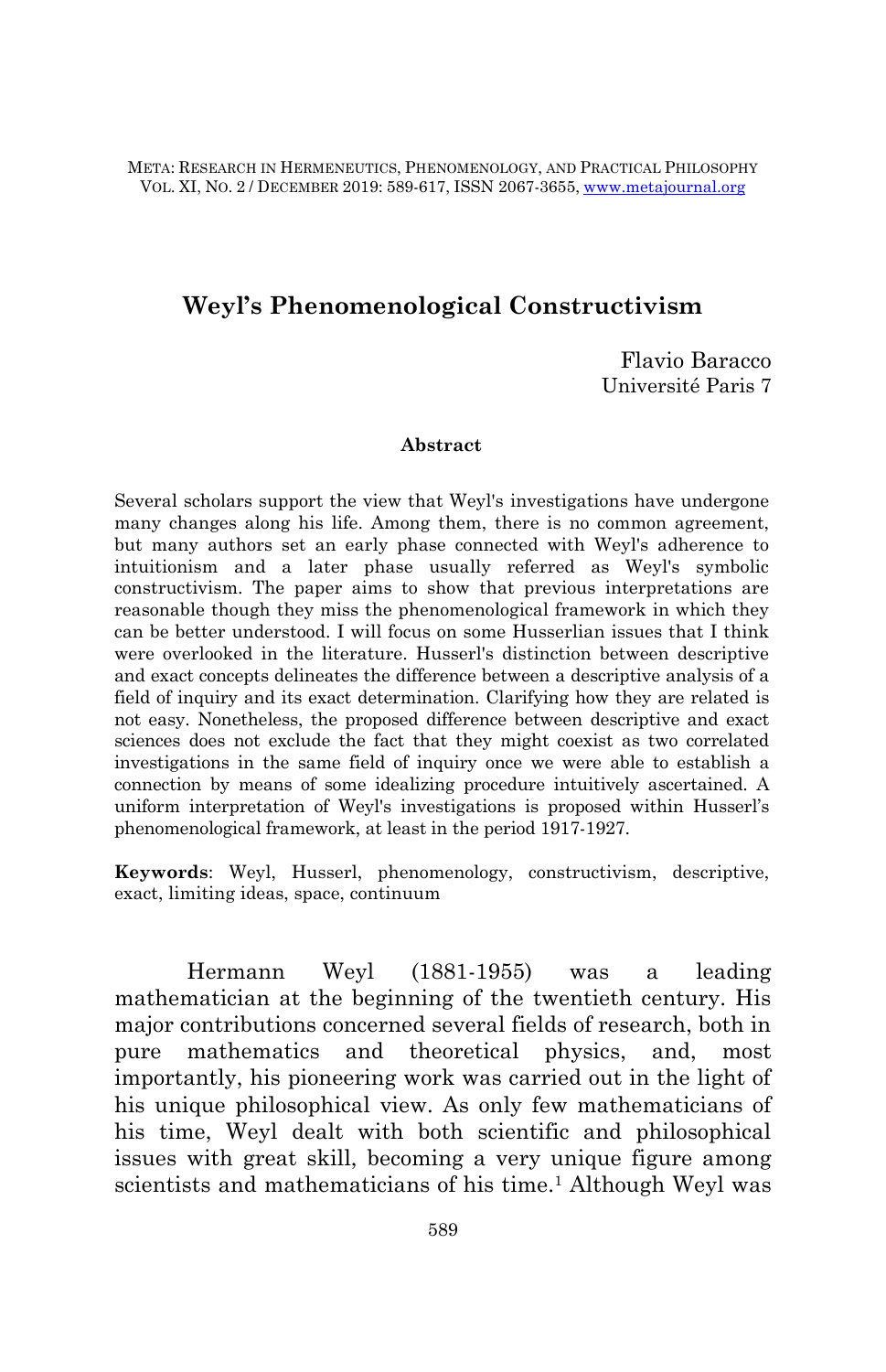a well-known mathematician, philosophers of mathematics have started getting interested in his work only recently, and, even though several authors have tried to uncover the philosophical framework that underlies Weyl"s studies, many of them did not identify a coherent perspective in his philosophical view, arguing that his foundational research changed over the years.

Both Sieroka (2009) and Mancosu (2010) recognize at least two main tendencies in Weyl"s work between 1917 and 1927: A first phase mainly characterized by his criticisms against set theory and classical analysis, and by his rejection of Hilbert"s formalism and adherence to the intuitionistic-oriented account of Husserl and then Brouwer; and a second phase characterized by his tendency toward a sort of symbolic constructivism and his reconciliation with Hilbert's formalism. A similar interpretation is also supported by Da Silva (1997), Bell (2004), and Folina (2008), who identify a changeable perspective over the period 1917-1927, which went from an intuitionistic-oriented approach to a constructivist account.<sup>2</sup>

Not everyone agrees with the interpretation that supports a perspective changing over time. For instance, Scholz gives a more uniform interpretation of Weyl"s research, and, in Scholz (2000), he suggests a constructive reading of Weyl's work since the publication of *Das Kontinuum*, arguing that Weyl was strongly influenced by Fichte's constructive philosophy. A similar constructive interpretation is also defended by Tieszen (2000), although he takes into account also the influence of Husserl"s philosophy by suggesting that the philosophical framework of Weyl"s mathematical constructivism should be understood in the light of transcendental idealism, which finds its roots in Kant, Fichte, and Husserl. Thus, Tieszen (2000) proposes a strong constructivist reading of Husserl"s philosophy.

This paper aims to support a more uniform interpretation of Weyl"s research in the period 1917-1927.<sup>3</sup> We will focus on three main works: *Das Kontinuum* (1918), *Raum-Zeit-Materie* (1921), and *Philosophy of Mathematics and Natural Science* (1949).<sup>4</sup> In certain respects, my interpretation will be close to Tieszen's reading, although it will also highlight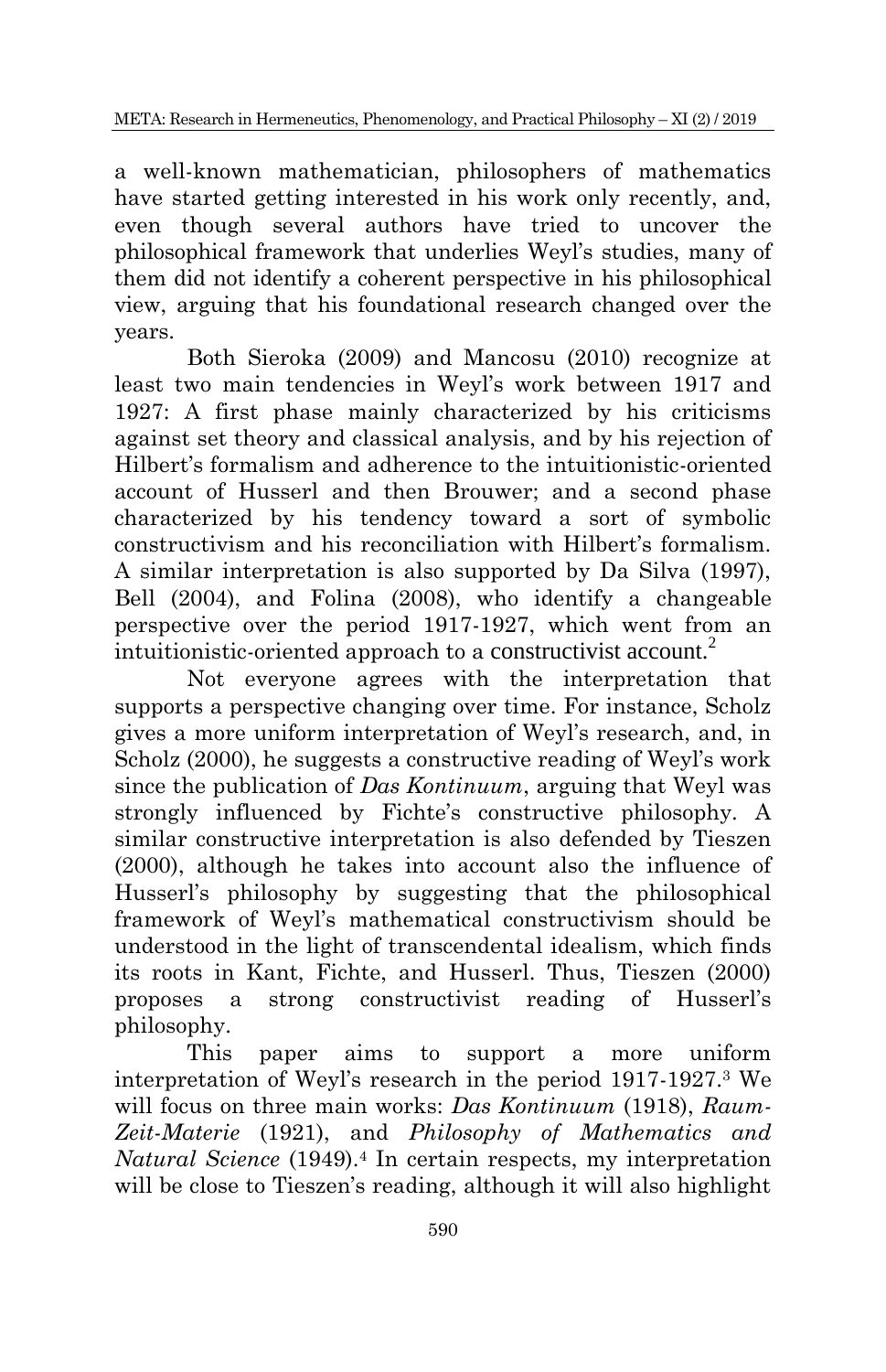some important Husserlian issues that in my opinion were previously overlooked.

# **1. The Mathematical Form of the Euclidean Space**

Weyl's research on the nature of intuitive space constitutes an important body of work. The space of intuition pertains to our experience of spatiality and it should not be confused with any of its conceptualization. We "have to differentiate carefully between phenomenal knowledge or insight", and "theoretical construction" (Weyl 1949, 61): The first is conveyed by statements like "this leaf (given to me in a present act of perception) has this green color (given to me in a present act of perception)" (Weyl 1949, 61); on the other hand, the second is characterized by rational principles and it allows us to ""jump over its own shadow", to leave behind the stuff of the given, to represent the *transcendent*" (Weyl 1949, 66). Mathematics and physics allow us to achieve this sort of theoretical construction, and Weyl"s mathematical formulation of *affine geometry* is an attempt in this direction. Indeed, he aims to develop a mathematical account of our intuitive space that is not "demanding the reduction of all truth to the intuitively given" (Weyl 1949, 65).

For any intuitively given field of inquiry, we should be able to first identify the *basic categories of objects* (*Grundkategorien*) and the *primitive relations* among these objects (*ursprünglichen Relationen*) that pertain to it.<sup>5</sup> A *primitive judgment scheme* (*ursprüngliche Urteilsschema*) is associated with each primitive relation, which "yields a meaningful proposition" only when each blank of the relation is filled by an object of its corresponding category (Weyl 1994, 41). In the first part of *Das Kontinuum* Weyl, deals with this subject matter and gives some examples. The proposition "this leaf is green", whose judgment scheme is " $G(x)$ : x is green", is meaningful (*sinnvoll*) because the blank x is affiliated with the category "visible thing" and it is filled by the object "leaf", which is indeed a visible thing (Weyl 1994, 5).<sup>6</sup> Weyl aims to avoid any mathematical account that makes use of judgment schemes that yield meaningless propositions. He remarks that "anyone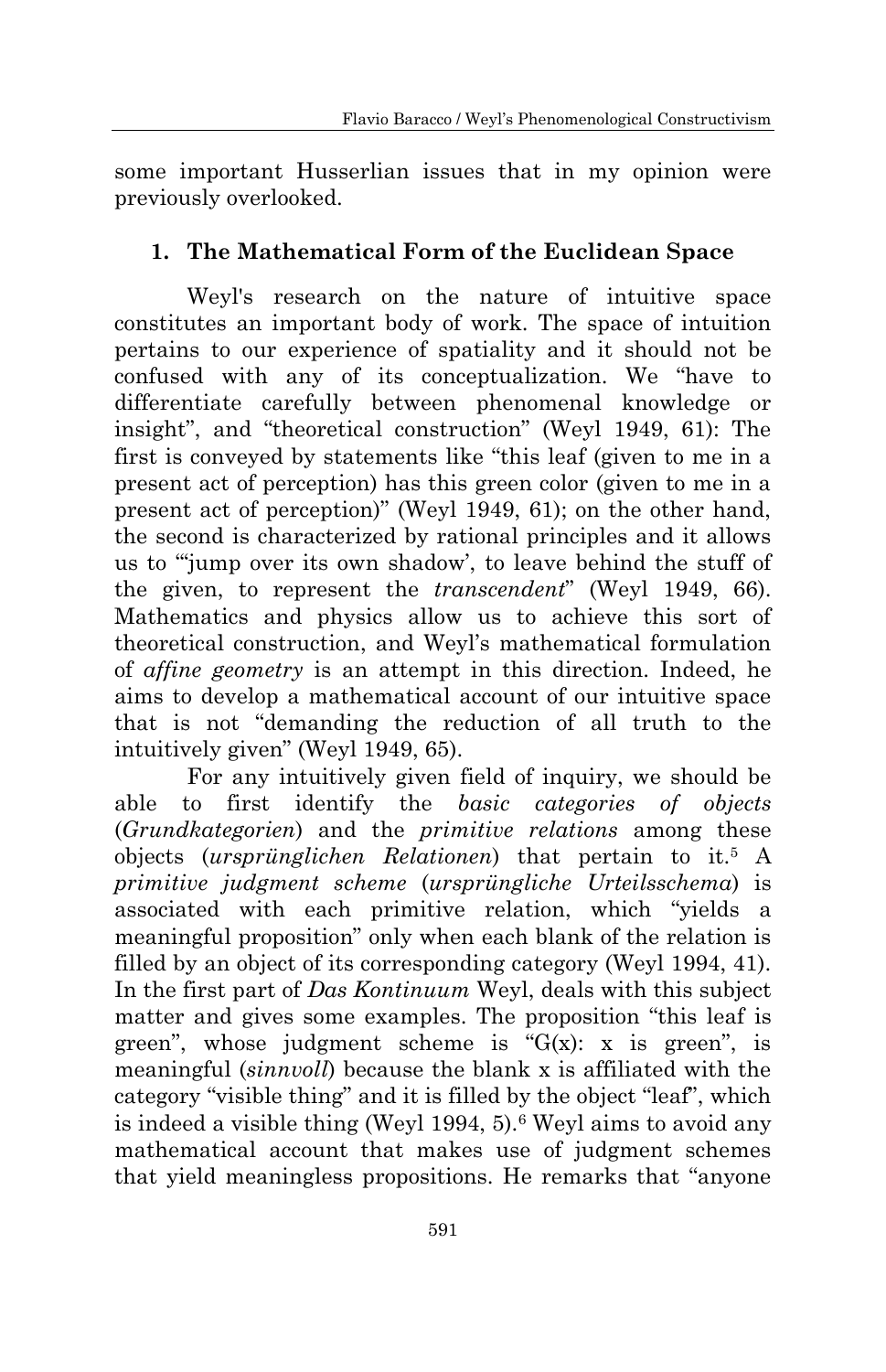who forgets that a proposition with such a structure can be meaningless is in danger of becoming trapped in absurdity" (Weyl 1994, 6).<sup>7</sup> For this reason, Weyl takes into consideration only "well-structured" primitive judgment schemes, from which further judgment schemes can be derived by applying certain principles of logical construction, without bringing again intuition into play. Weyl refers to these judgement schemes as *complex judgment schemes* and calls *derived relations* the associated relations. What sort of new judgment schemes "will unfold before our intuition in the development of the life of the mind can certainly not be anticipated *a priori*" (Weyl 1994, 113).<sup>8</sup> Despite this, the principles of logical construction "can be set down once and for all (just like the elementary forms of logical inference)" (Weyl 1994, 113).<sup>9</sup> Among these principles, Weyl identifies the judgments that express a state of affairs regarding the given field of inquiry: They are called *pertinent judgements* and they allow us to acquire a "complete knowledge of the objects of the basic categories as far as they are connected by the basic relations" (Weyl 1949, 7). Therefore, a meaningful mathematical analysis of an intuitively given field of inquiry starts with the identification of its basic categories and primitive relations. A mathematical theory can then be logically built on them, without bringing again intuition into play.

On this basis, Weyl develops the affine geometry and identifies two "fundamental categories of objects", namely *spatial-point category* and *translation category* (Weyl 1952, 18). Weyl also refers to them as the category of *points* and the category of *vectors*, respectively. Few primitive relations are found among these objects, i.e. the *axioms* concerning the operations of *addition* and *multiplication*, and the relationships between points and vectors. Weyl then points out that all concepts that may be defined, only by using logical reasoning from the basic notions of vector and point and their primitive relations "belong to affine geometry" (Weyl 1952, 18). For instance, it is possible to define the concept of a *straight line* and a *plane*:

- given a point O and a vector  $\vec{e}$ , the end-points of all vectors  $\overrightarrow{OP}$  which have the form  $\lambda \vec{e}$  constitute a *straight line*;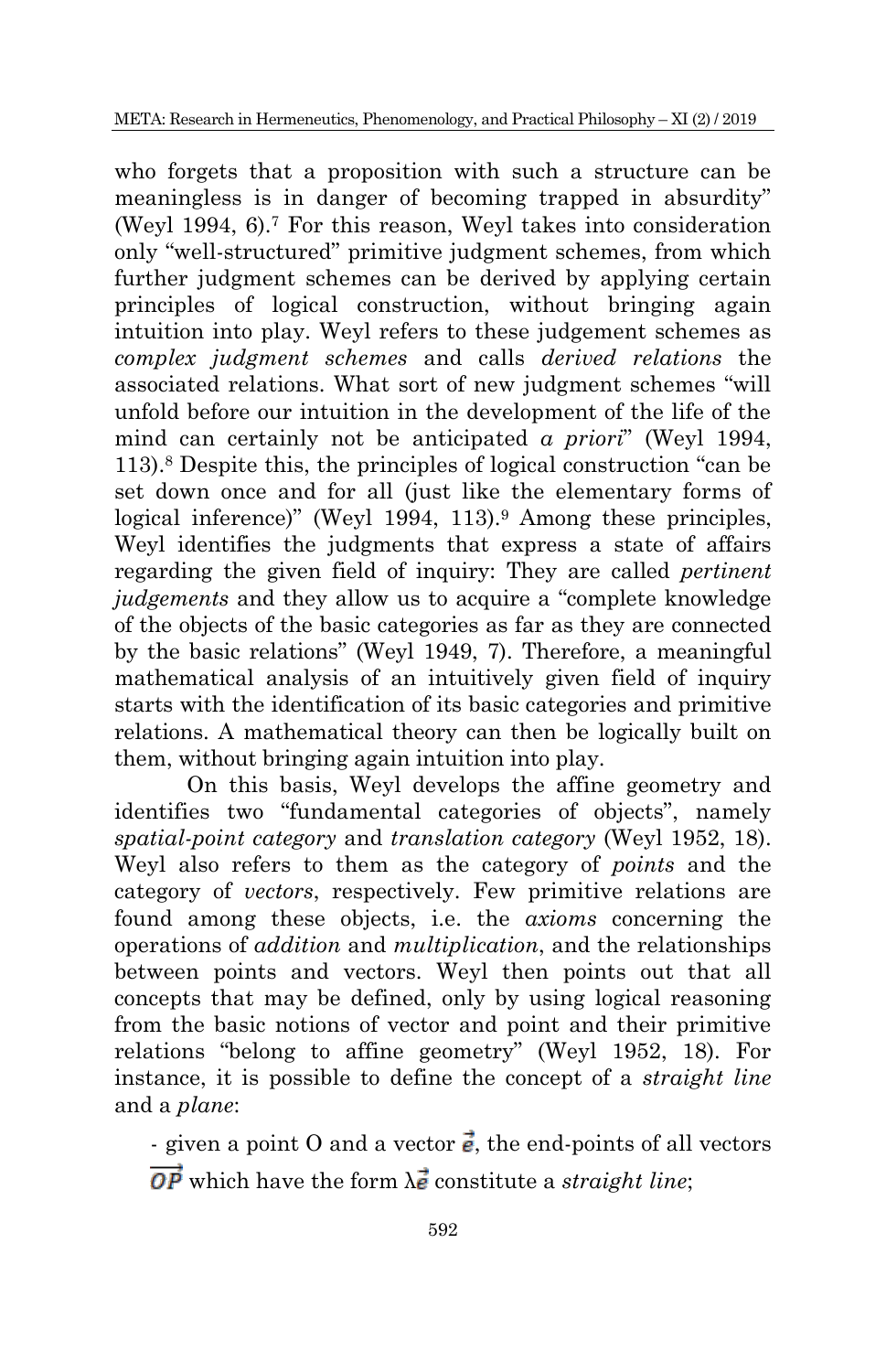- given a point O, a vector  $\overrightarrow{e_1}$ , and a vector  $\overrightarrow{e_2}$  which is not of the form  $\lambda \vec{e_1}$ , then the end-points of all vectors  $\vec{OP}$  that have the form  $\lambda_1 \vec{e_1} + \lambda_2 \vec{e_2}$  constitute a *plane*.

It is then possible to derive the totality of all possible formations concerning that field of inquiry from a few basic notions and relations. Moreover, all theorems that can be logically deduced within this framework constitute "the doctrine of affine geometry" (*Lehrgebäude der affinen Geometrie*) (Weyl 1952, 18). In this sense, geometry turns out to be a "*theory of space*" (Weyl 1949, 18).<sup>10</sup>

Furthermore, Weyl introduces the notion of *ndimensional linear vector-manifold* (*n-dimensionale lineare Vektor-Mannigfaltigkeit*), which consists of all vectors of the form  $\lambda_1 \vec{e_1} + \cdots + \lambda_n \vec{e_n}$  (where  $\vec{e_1}$ ,  $\cdots$ ,  $\vec{e_n}$  are n linearly independent vectors, i.e. their linear combination only vanishes when all the coefficients vanish).<sup>11</sup> Affine geometry is obtained when n=3. He then formulates the last axiom of affine geometry, the *dimensional axiom*, which states that in affine geometry (3-dimensional linear manifold) there are three linearly independent vectors, but every 4 vectors, the vectors become linearly dependent on one another.<sup>12</sup>

However, this mathematical conceptualization is not unique: Any field of inquiry allows us to identify only certain categories of objects or primitive relations but their choice can be "arbitrary to a considerable extent" since they are not uniquely determined by the field of inquiry (Weyl 1949, 20). The difference between "essentially originary and essentially derived notions lies beyond the competence of the mathematician" (Weyl 1949, 20). The classical concept of space that concerns *Euclidean geometry* provides another possible conceptualization of the space of intuition. Specifically, Euclidean geometry is able to account for its homogeneity. In this case, we deal with three categories of objects, *spatial-point*, *line*, and *plane*, that are not defined but rather "assumed to be intuitively given" (Weyl 1949, 3). Few primitive relations are associated with these categories: *incidence*, *betweenness*, and *congruence*. Weyl also remarks that the category of points "reflects the intuitive homogeneity of space" (Weyl 1949, 8).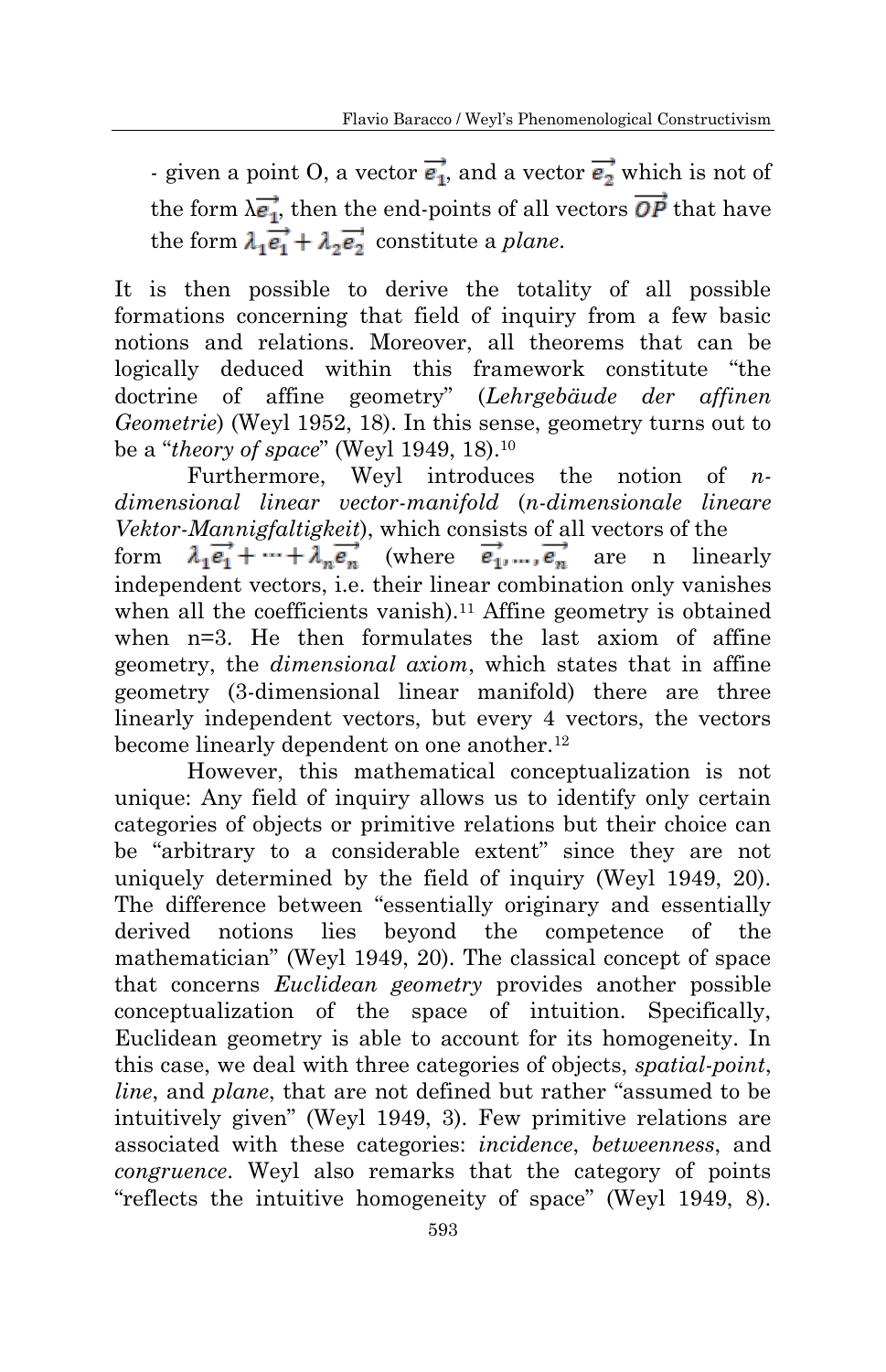Indeed, any judgment scheme " $P(x)$ " with blank x relating to this category and derived from the primitive judgement schemes without any reference to individual spatial-points, lines or plane "is always true either of *each* or of *no"* point (Weyl 1994, 16). For instance, the property " $P(x)$ : there exists a line such that the point x lies on it" is always true for any given point. On the other hand, the property  $P(x)$ : there exist three points  $y_1$ ,  $y_2$ ,  $y_3$  lying on a line ( $y_2$  being between  $y_1$  and  $y_3$ ) such that x is between  $y_1$  and  $y_2$  and it is also between  $y_2$  and  $y_3$ " is always false. For this reason, Weyl refers to this category as a *homogeneous category*. Therefore, this mathematical conceptualization allows us to account for the intuitive homogeneity of space.

Although Weyl acknowledges the possibility of different conceptualizations of the space of intuition, the choice of which conceptualization to opt for is somehow limited; indeed, in some cases we should prefer one conceptualization over another. For instance, the axiomatic construction of affine geometry seems to be a better conceptualization of the space of intuition as it consists of "a system that, also in logical respect, is of a much more transparent and homogeneous structure than the purely geometrical axioms of Euclid or Hilbert" (Weyl 1949, 69). This theoretical construction reveals "a wonderful harmony between the given on one hand and reason on the other" (Weyl 1949, 69). Moreover, the derived concepts of straight line and plane "correspond to those which suggest themselves most naturally from the logical standpoint" (Weyl 1949, 69). For these reasons, Weyl claims that affine geometry best conceptualizes what is intuitively given.

To conclude, we will sum up the main features that characterize Weyl"s studies. His research implies a distinction between two kinds of knowledge: The first concerns our sense perception, and Weyl refers to it as a phenomenal knowledge; the second seems to pertain to a domain of mathematical concepts, and Weyl refers to it as a sort of theoretical construction. Although being two different kinds of knowledge, Weyl seems to believe in the possibility of establishing a connection between them. He attempts to formulate a mathematical conceptualization of the space of intuition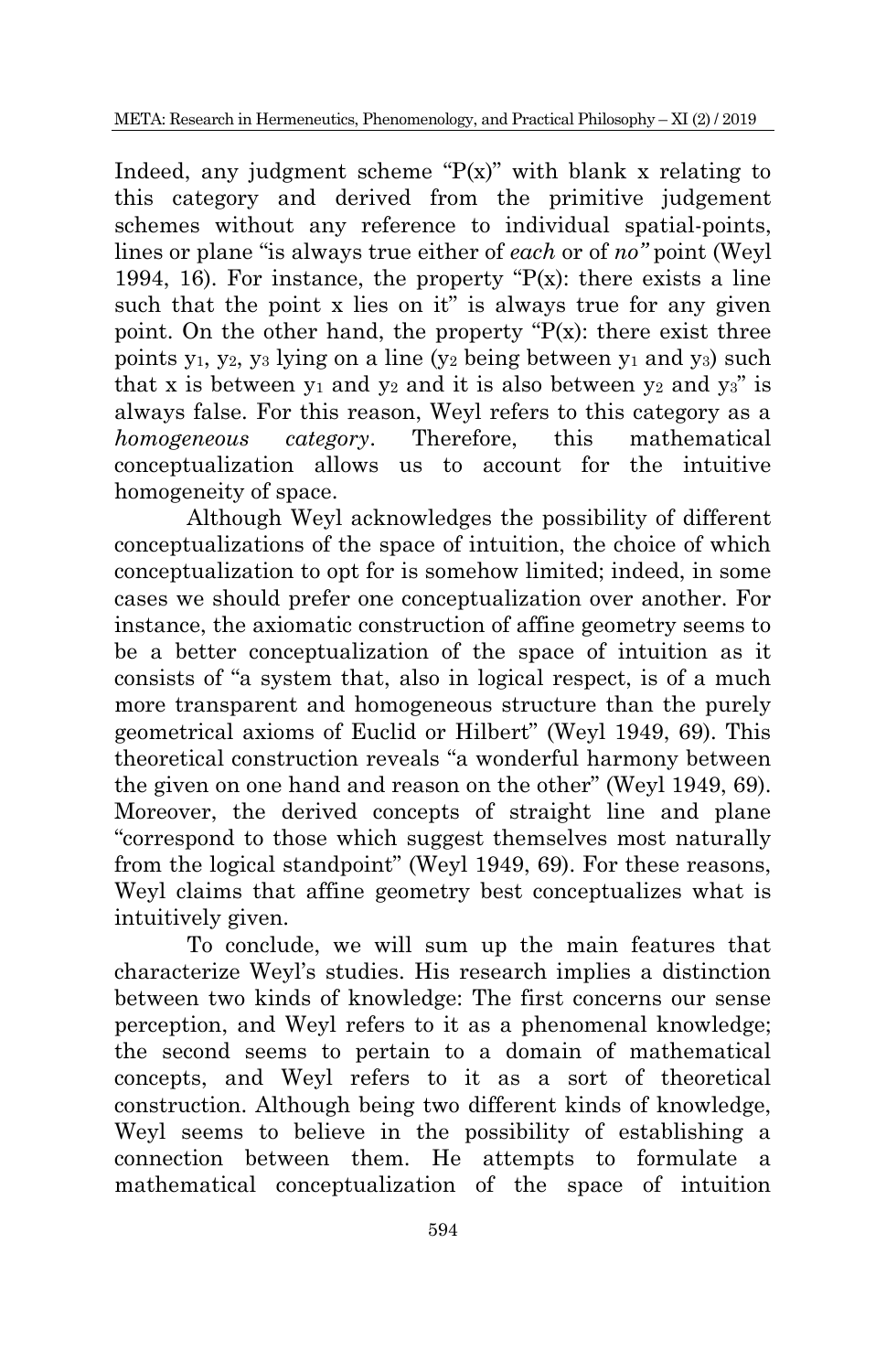starting from few basic notions and relations that are intuitively grasped. However, our mathematical knowledge of the real world is not limited to this intuitive source of knowledge, but it is logically built on the basic notions and relations without bringing again intuition into play. This is how the mathematical knowledge of real world can represent the transcendent. Finally, Weyl suggests that different mathematical conceptualizations are possible, but deciding which approach to adopt is not a matter of choice, and one conceptualization might be preferred to another. This arises the problem of finding which mathematical conceptualization best suits what is intuitively given.

## **2. The Continuum**

In *Raum-Zeit-Materie* Weyl remarks that his axiomatic formulation of affine geometry is still far from being satisfactory since it lacks a proper understanding of continuity. In *Das Kontinuum* Weyl does not deduce the notion of multiplication and the related laws from the principles of addition because the axioms of multiplication "cannot be derived in the general form from the axioms of addition by logical reasoning alone" (Weyl 1952, 17). The continuum "is so difficult to fix precisely, from the logical structure of geometry" (Weyl 1952, 17).<sup>13</sup> For this reason, Weyl deals with the nature of continuum in several works aiming to better understand the issue. In *Das Kontinuum*, for instance, Weyl explores the extent to which our mathematical theories of space and time reflect the intuitive content that we experience. Since we experience them as two continuous entities, our mathematical theories should reflect their continuous nature. Hence, understanding the nature of continuum turns out to be especially important for understanding the real world. It contributes "to critical epistemology"s investigation into the relations between what is immediately (intuitively) given and the formal (mathematical) concepts through which we seek to construct the given in geometry and physics" (Weyl 1994, 2).

We shall now focus on the mathematical formulation of these continua as it is developed in *Das Kontinuum*. Weyl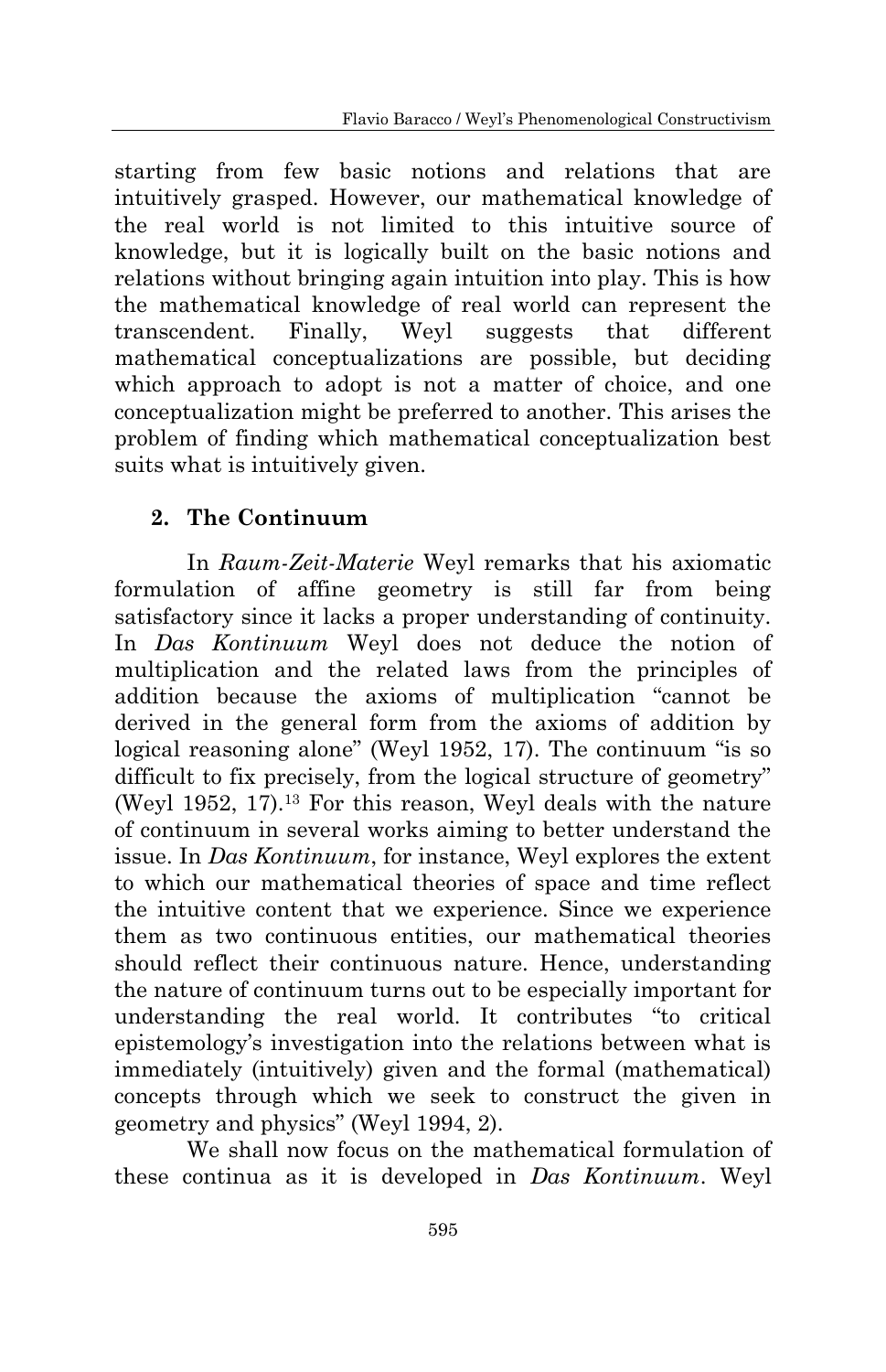clarifies that the object of his investigation is the *phenomenal continuum*, be it spatial or temporal. By temporal continuum he means the constant form of our experiences of consciousness by virtue of which they appear to us to flow by successively. He further explains that by experience he does not mean "real psychical or even physical processes" which occur in an individual, "belong to a real world and, perhaps, correspond to the direct experiences". He means what we experience, exactly how we experience it (Weyl 1994, 88). Thus, the phenomenal time should be understood as a pure experience, it refers to the direct perception that we have of it, and it should not be confused with the time of physics or with any other notion of time derived from a certain view of the world.<sup>14</sup> Weyl aims to develop a mathematical theory of the phenomenal continuum. In order to do this, we need first to identify which kinds of basic categories and primitive relations belong to this field of inquiry. However, this is not easy and Weyl needs to postulate the possibility that a "now" is intuitively given in order to have "some hope of connecting phenomenal time with the world of mathematical concepts" (Weyl 1994, 88). By making this assumption, we are able to dissolve the phenomenal time into isolated time-points, rigidly punctual "now", and then, by identifying this sequence of time-points, we can grasp this species of time in an exact way. The time-points belong to a basic category – the *time-point category* – and the following primitive relations can be associated with them:

- the binary relation  $E_{\text{arlier}}(A, B)$ : A is earlier than B;
- the quaternary relation  $E_{\text{qual}}(A, B, A', B')$ : A is earlier than B, A' is earlier than B', and AB is equal to A'B'.<sup>15</sup>

A mathematical theory of time could be logically built on the above-mentioned basic category and primitive relations, but first some issues must be solved. Indeed, these relations are not sufficient to conceptually differentiate every time-point in the given continuum. The phenomenal time is homogeneous and, as in the case of the homogeneity of the space of intuition, it can be shown that any judgment scheme (whose blank x is associated with the time-point category) that is derived from the primitive judgement schemes without any reference to individual time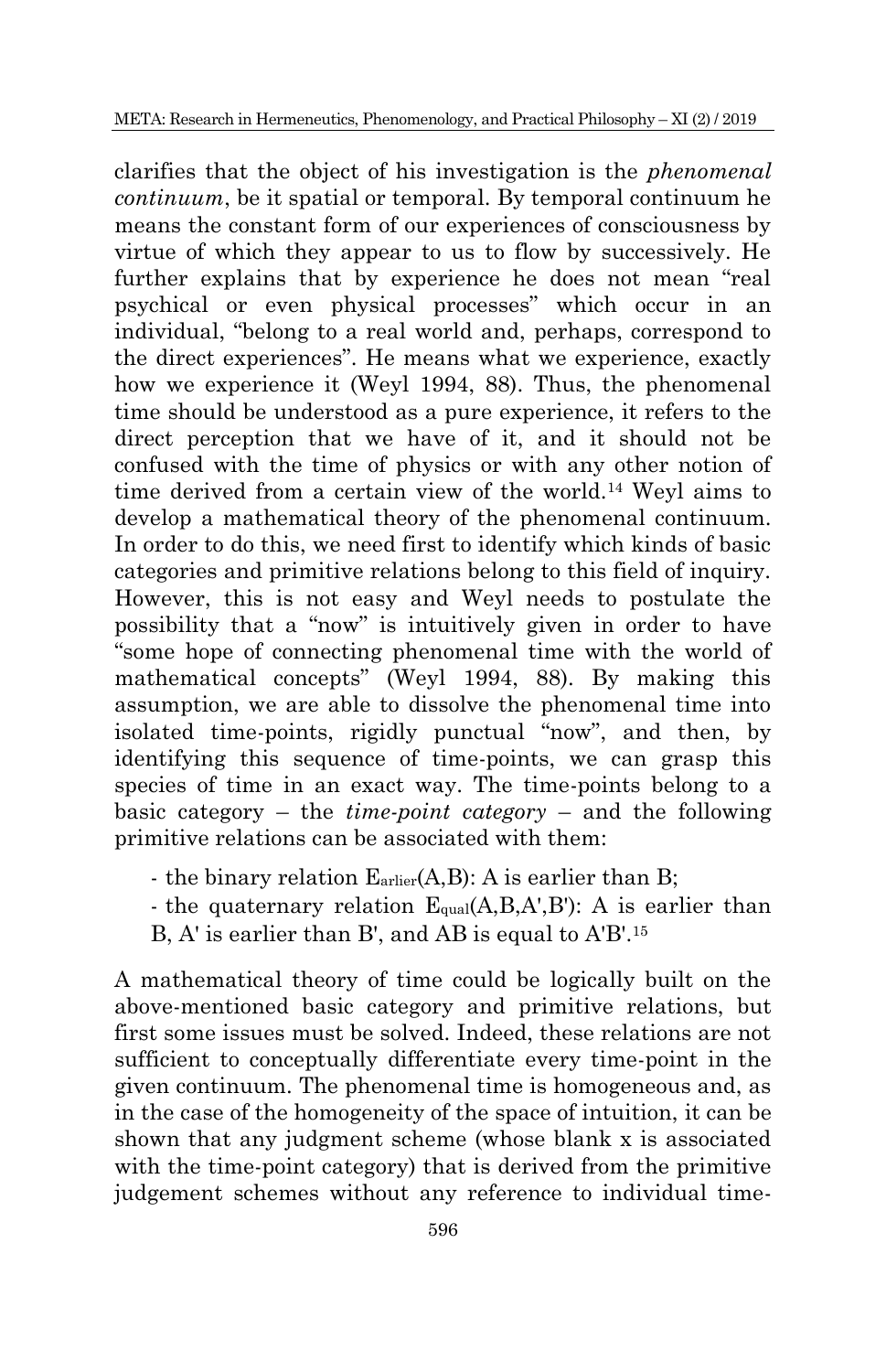points is always true either of each point or for none. Therefore, a single time-point "can only be given by being specified individually", i.e. by a direct intuition (Weyl 1952, 8). There is no intrinsic property that we can assign to a specific time-point in order to differentiate it from all the others.

According to Weyl, the issue could be solved by establishing an *isomorphism* between the domain of time-points and the domain of real numbers (as they are constructed in *Das Kontinuum*).<sup>16</sup> Each time-point will then be associated with a definite real number and vice versa. Specifically, we first need to fix two time-points, O and E, by means of a direct intuition such that  $E_{\text{arlier}}(O, E)$  holds true. Then we can "fix conceptually further time-points P by referring them to the unit-distance OE" (i.e. the time span OE taken as unit) (Weyl 1952, 8). This is done by establishing a connection between a time-point P and the relation  $R_t(P, O, E)$  that can be expressed in the form OP=t\*OE. Our mathematical theory of time will have the same structure of real numbers, if this relation, logically derived from the primitive relations, reflects Weyl"s construction of a real number. In this case, we could establish an isomorphism between the two domains, and we could associate a real number t with each time-point P. Moreover, Weyl speaks of *co-ordinate system* centered at O (with OE being the unit of length), where t represents the *abscissa* with respect to this co-ordinate system.<sup>17</sup> Weyl further points out that this conceptualization of phenomenal time relies on the individual exhibition of the timepoint O. Only through this intuitive act we are able to differentiate time-points in the temporal continuum. Weyl claims that this fact is due to "the unavoidable residue of the eradication of the ego" in that theoretical construction of the world whose existence can only be given "as the intentional content of the processes of consciousness of a pure, sense-giving ego" (Weyl 1994, 94).<sup>18</sup>

If we can indeed establish an isomorphism, we should be able to confirm it by direct inspection of phenomenal time. That is to say, our intuition should confirm "whether this correspondence between time-points and real numbers holds or not" (Weyl 1994, 90). However, our "intuition of time provides no answer" (Weyl 1994, 90). We face this situation because such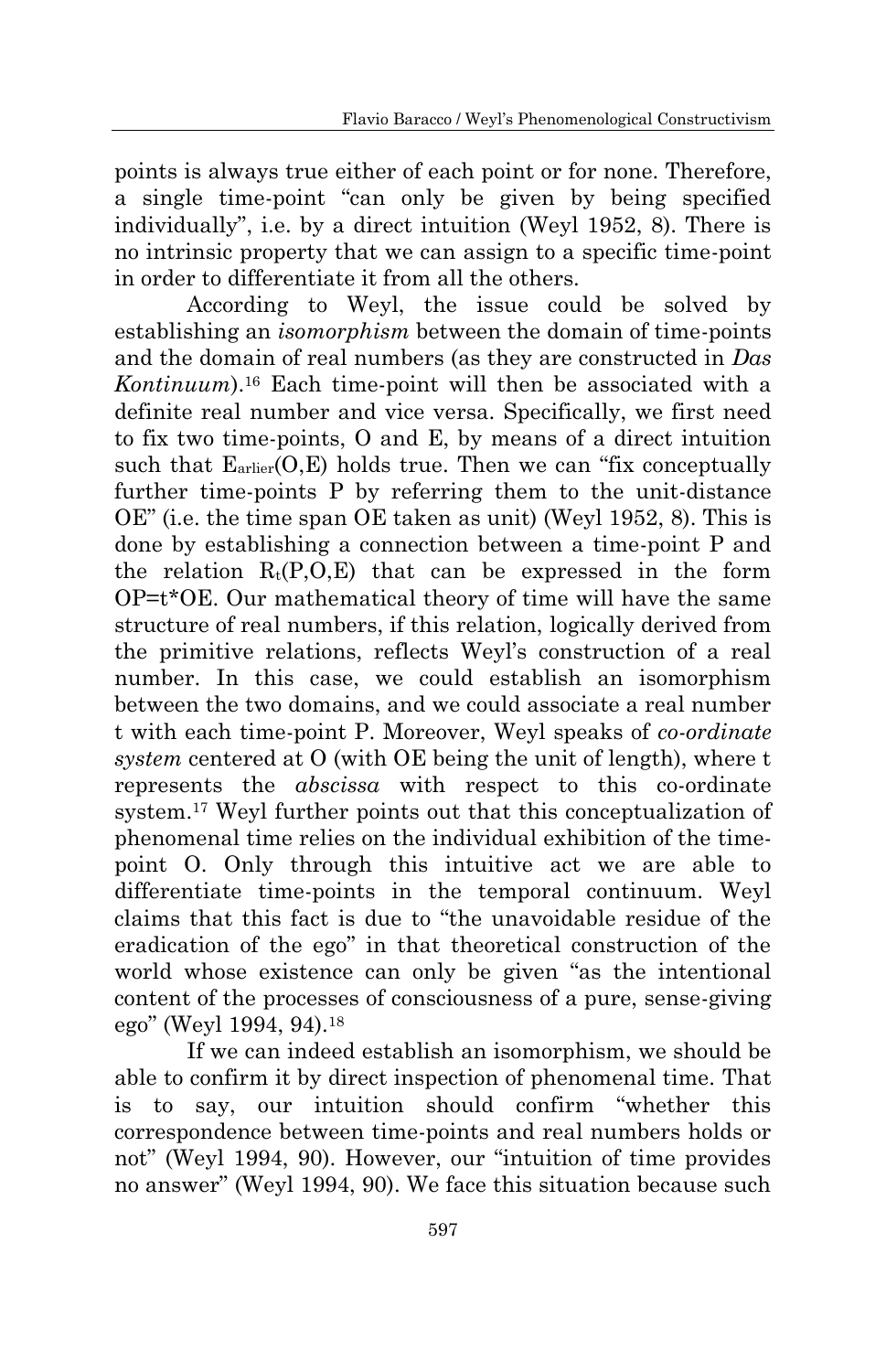interrogation is meaningless: Our mathematical theory of time, indeed, fails to satisfy a fundamental criterion of any theoretical construction, i.e. the time-point category "lacks the required support in intuition", no judgment scheme involving this category can be filled by time-points given by an individual intuition (Weyl 1994, 90). What is given in consciousness presents itself "not simply as a being" but "as an enduring and changing being-now" (Weyl 1994, 91). This being-now is "in its essence, something which, with its temporal position, slips away" (Weyl 1994, 92). For this reason, a mathematical theory of time that dissolves the phenomenal time into time-points turns out to be inadequate. This is due to the continuous nature of phenomenal time: A time-point "exists only as a "point of transition" […] always only an *approximate*, never an *exact* determination is possible" (Weyl 1994, 92).<sup>19</sup>

Similar observations are also put forward in regard to the spatial continuum. In *Das Kontinuum*, Weyl deals with the phenomenal continuum of spatial extension and, by following his previous work *Die Idee der Riemannschen Fläche*, he attempts to conceptualize the continuous connectedness of the points on a two-dimensional surface. Since he needed to postulate that a "now" is intuitively given, he now needs to assume that an exact "here" can be fixed. However, the continuum does not consist of isolated individual points, and a fixed spatial-point "cannot be exhibited in any way", meaning that an exact determination is never possible (Weyl 1994, 92). Moreover, Weyl acknowledges that additional problems arise even if we accept this postulate. Indeed, we can regard a spatial surface as a "two-dimensional manifold" of surface-points, whose continuous connectedness can be grasped by means of the notion of *neighborhood* (Weyl 2009, 16). Given two surfacepoints P and Q, and a relation N that satisfies certain conditions, we say that Q lies in the n-neighborhood of P, if the relation N(P,Q;n) holds. This relation aims to represent the structural properties involved in the common notion of neighbourhood  $|x - x_0| < n$ , so that all ideas of continuity in a two-dimensional surface can be developed within this abstract scheme, free from intuitive knowledge. Although this approach offers many advantages, reducing the continuous connectedness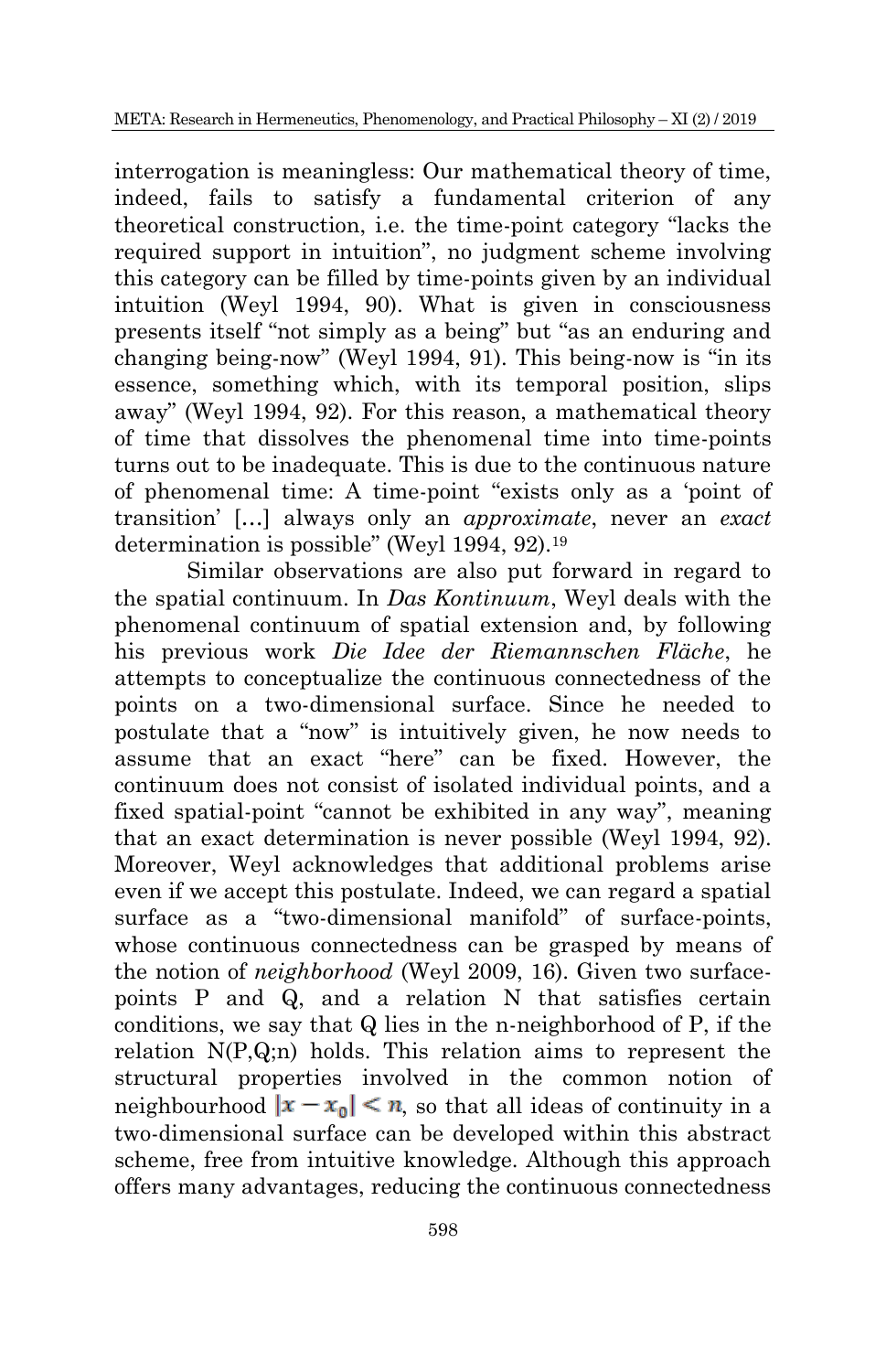to the concept of neighbourhood is not satisfactory. When a relation  $N(P;Q;n)$  establishes the n-neighbourhood of P, "much" more occurs than is given by the continuous connectedness itself" (Weyl 1994, 106). In the case of the plane, for instance, "we could choose the interior of the circle of radius 1/n about a point as the nth neighbourhood of that point, but the circle of radius 1/2<sup>n</sup> would serve just as well" (Weyl 1994, 107). We could also employ several other shapes in place of the circular ones (elliptical, square, etc.). No clear-cut answer "is yet at hand to the question of how we shall establish the link between the given and the mathematical in a perspicuous manner" (Weyl 1994, 107). Thus, dissolving the phenomenal continuum into isolated spatial-points turns out to be deeply unsatisfactory.<sup>20</sup>

Weyl"s studies on the nature of space and time are not pointless, on the contrary, they are of great importance for our understanding of the real world. The abstract schemata of our mathematical theories "must underlie the exact science of domains of objects in which continua play a role" (Weyl 1994, 108). Weyl indeed believes that a sort of "Logos" dwells within reality and we can try to reveal it as much as possible. Our mathematical theories are not a matter of choice just like "our inability to connect up the continuous with the schema of the whole numbers is not just a matter of personal preference" (Weyl 1994, 93, note 11). In this sense he claims that his construction of analysis "contains a *theory of the continuum* which must establish its own reasonableness (beyond its mere logical consistency) in the same way as a physical theory" (Weyl 1994, 93).

After the publication of *Das Kontinuum*, Weyl revises his mathematical approach to the continuum. His first approaches rely on the assumption that it is possible to exhibit a time-point or spatial-point in an individual intuition. However, this assumption violates the essence of continuum, which, by its very nature, cannot be shattered into a multitude of individual elements. The relation between parts and the whole, and not the relation between each element and the set of elements, should underlie the analysis of the continuum.<sup>21</sup> The continuum "falls under the notion of the "extensive whole", which Husserl describes as what "permits a dismemberment of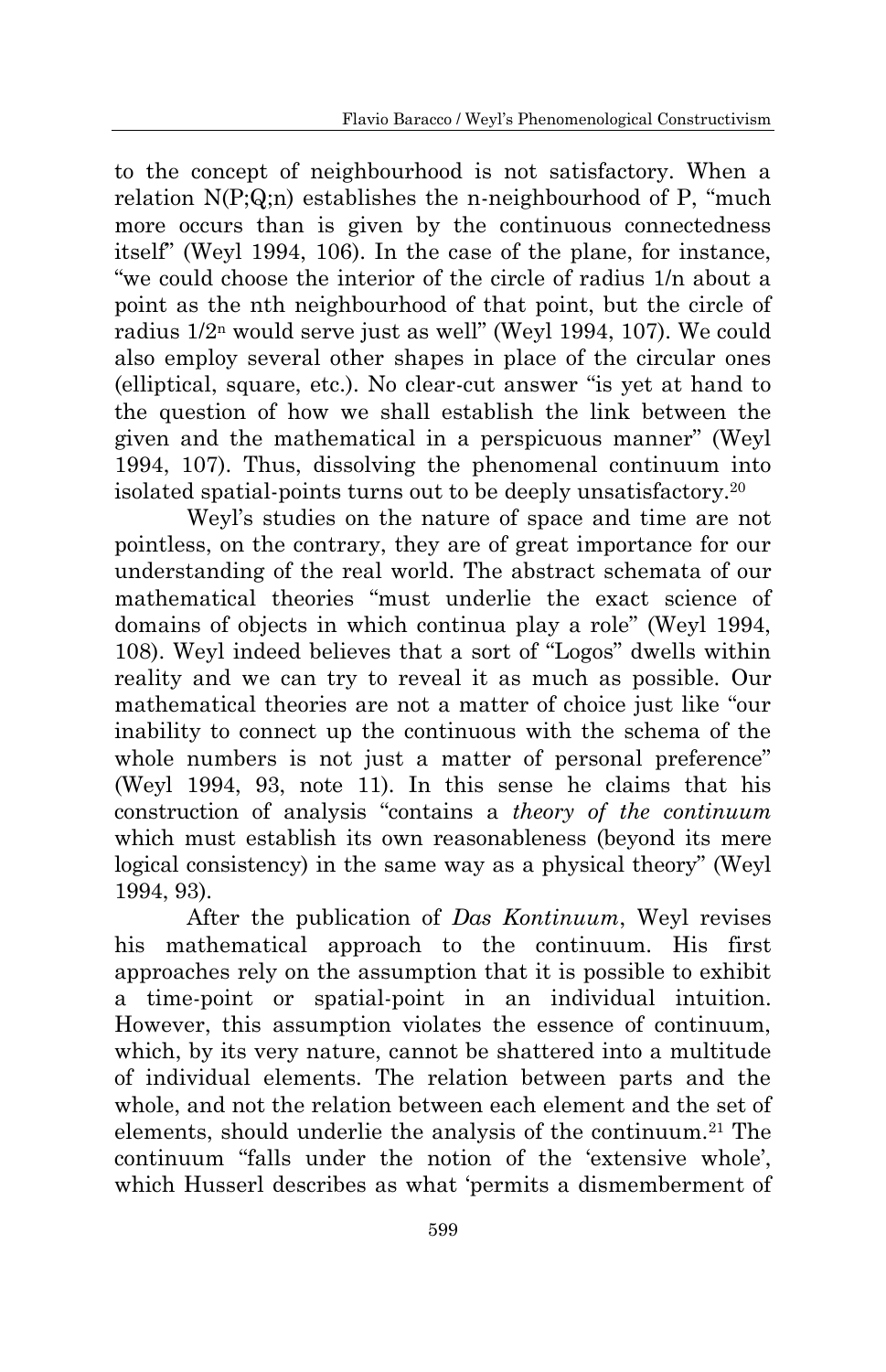such a kind that the pieces are by their nature of the same lowest species as is determined by the undivided whole" (Weyl 1949,  $52$ ).<sup>22</sup> Weyl first tries to improve his approach to the continuum in *Über die neue Grundlagenkrise der Mathematik* published in 1921 (transl. Weyl 1998). In this paper, Weyl emphasizes the "the inner groundlessness of the foundations" upon which the current mathematics rests (Weyl 1998, 86). By following Brouwer's ideas, he then attempts a different approach to the concept of real number and continuum. At that time, Weyl was deeply impressed by the work of Brouwer and his foundational viewpoint: he states: "[…] Brouwer – that is the revolution!" (Weyl 1998, 99).<sup>23</sup> In the last pages of the  $\ddot{U}$ *ber die neue Grundlagenkrise der Mathematik*, Weyl stresses the need for a different mathematical approach to the continuum of a two-dimensional manifold.

He first formulates the schema S concerning the *topological structure* of the manifold. It consists of finitely many *corners*  $e_0$  (elements of level 0), *edges*  $e_1$  (elements of level 1) and *surface pieces* e<sub>2</sub> (elements of level 2).



Few basic properties can be established: Each surface is limited by certain edges and each edge by certain corners. These properties represent the content of the schema S, i.e. the *topological framework* of the manifold. This schema "has to satisfy certain requirements, which can easily be stated" (Weyl 1998, 115). Weyl then outlines a *process of division* by dividing each edge into two edges by means of one of their points. Analogously, each surface piece is divided into triangles by using lines that start from a center, arbitrarily chosen within the surface piece, and that are connected to the corners of the surface piece.<sup>24</sup>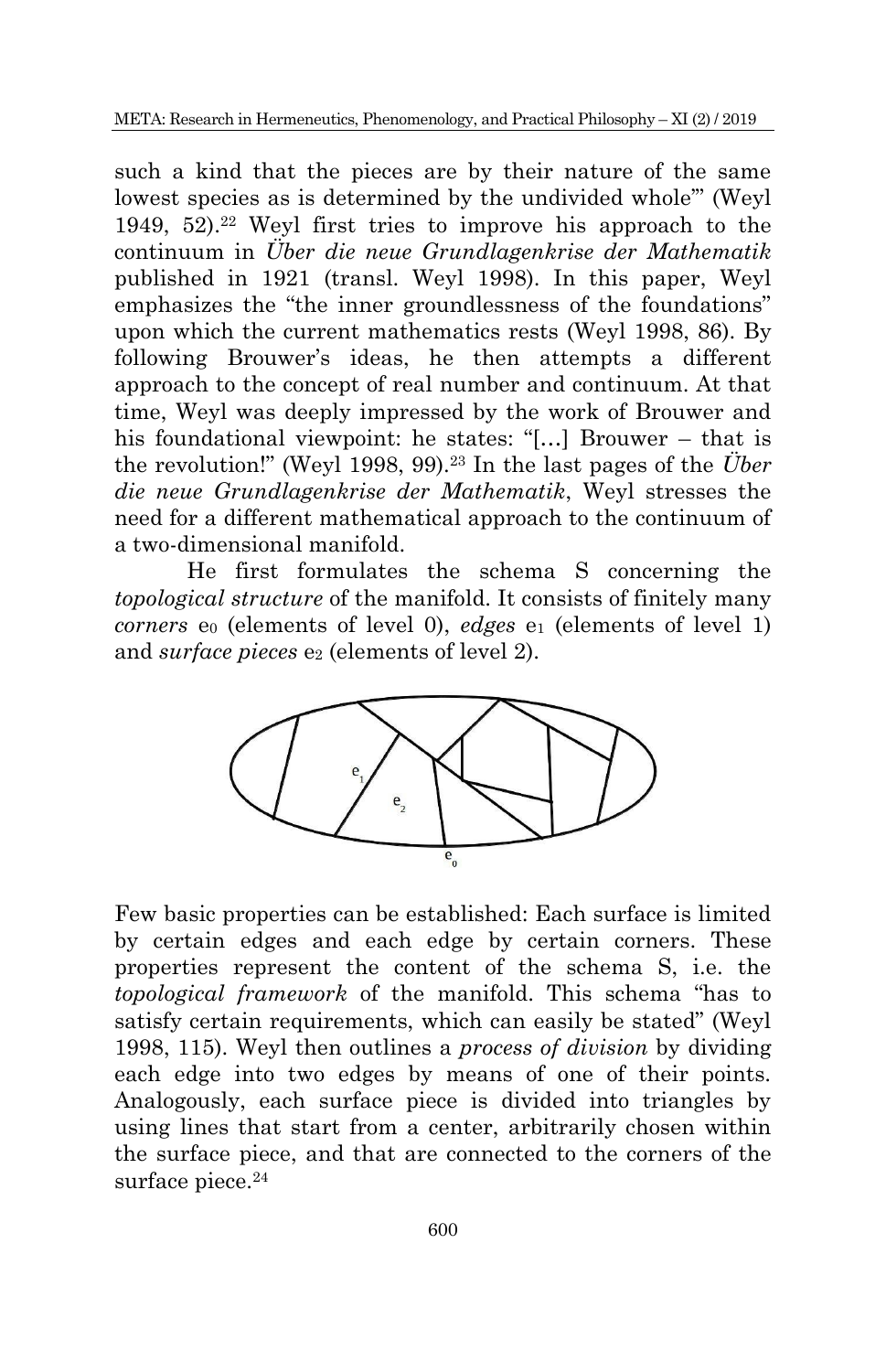

The figure is an example of how a surface piece, in this case a pentagon, is divided, and it shows the first step of the process of division from S to S'. We can easily identify the elements resulting from the process of division. For instance, the edge β is divided by setting an arbitrary point that leads to the generation of two new edges, namely βc and βb. In addition, an arbitrary point set within the surface piece A is used to divide the surface piece into triangles, obtaining the new surface piece Aβc. All other elements can be identified in a similar way and then properly named. Weyl then points out that we can identify a general pattern: Given the initial schema S, any symbol  $e_2e_1e_0$ represents a surface piece e'<sup>2</sup> of the subdivided scheme S': through the iteration of this symbolic process, we obtain a sequence of derived schemes S,S',S",S", etc. so that what "we have done is nothing else than devise a systematic cataloguing of the parts created by consecutive subdivisions" (Weyl 2012, 76). The *sequence* ee'e'' and so forth pinpoints a point in the continuum; the sequence starts with a surface piece e of S and provides that the surface piece  $e^{(n)}$  of the scheme  $S^{(n)}$  is followed by a surface piece  $e^{(n+1)}$  of  $S^{(n+1)}$ , leading to the further division of e (n). From the surface pieces of the initial topological framework, i.e. the schema S, we then reach the points of the manifold by iterating the process of division infinitely many times. This mathematical conceptualization is able to account for the essential feature of the continuum, which relies on the relation between part and whole, where "*every part of it can be further divided without limitation*" (Weyl 1998, 115). A point in a manifold must be seen as a *limiting idea* (*Grenzidee*): the concept of a point is indeed "the idea of the *limit* of a division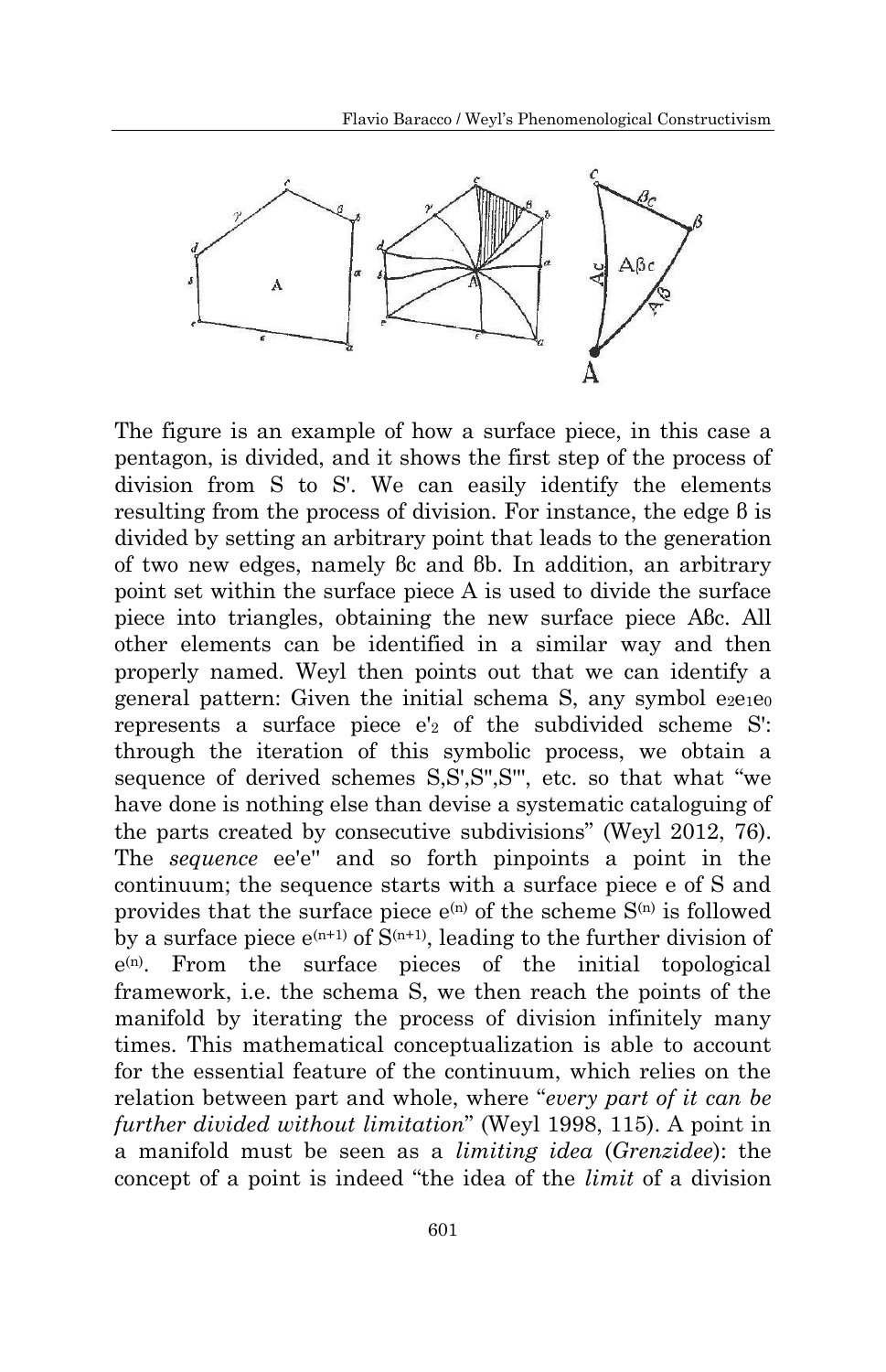extending *in infinitum*" (Weyl 1998, 115). Hence, Weyl believes that everyone feels "how truly the new analysis conforms to the intuitive character of the continuum" (Weyl 1998, 117).<sup>25</sup>

To conclude, Weyl"s most recent studies on the nature of the continuum seem to be similar to his previous investigations. Indeed, they both underlie a distinction between two kinds of knowledge, one related to sense perception and one concerning the domain of mathematical concepts. Also, what is intuitively given seems to be the starting point of both approaches. Our mathematical understanding of the continuum should rely on intuitive insight, and a theoretical construction should be developed on the basis of basic notions and relations that are intuitively given. Moreover, our mathematical conceptualizations are not a matter of choice: Weyl seems to suggest that a sort of "Logos" dwells into reality and that these studies allow us to grasp the abstract schemata that underlie what is immediately given. However, the analysis of the continuum turns out to be more complicated as the assumption that it is possible to exhibit a time-point or a spatial-point in an individual intuition arises several problems. Hence, Weyl aims to improve his analysis of the continuum in later research, and, specifically his work in topology addresses the issue by regarding a point in a continuum as a limiting idea, i.e. the idea of the limit of a division extending *in infinitum*. According to Weyl, this approach is a more faithful analysis of the continuum. Thus, Weyl's research seems to be characterized by a constant search for the mathematical conceptualization that best suits what is intuitively given.

### **3. A Phenomenological Framework**

Weyl"s studies can be better understood within the philosophical framework of Husserl's phenomenology. Edmund Husserl (1859-1938) came to Göttingen as *extraordinarius*  professor of philosophy in 1901. In 1904, Weyl moved to Göttingen to study mathematics and physics, and he received his doctorate in 1908 under Hilbert's supervision. Therefore, in the years 1904-1913 Husserl and Weyl worked at the same university. Historical records show that they knew each other,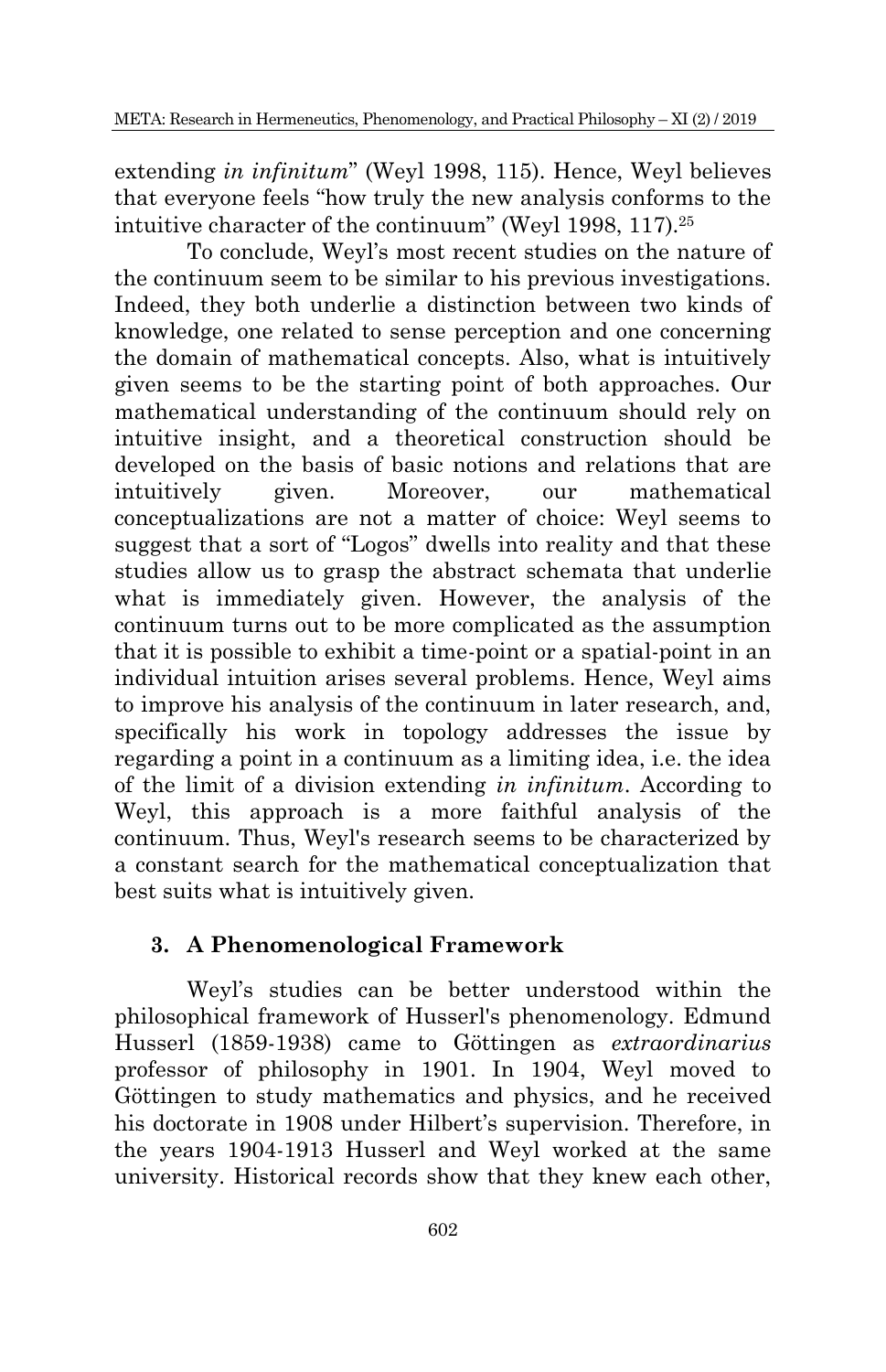but Weyl"s interest in phenomenology was actually sparked by his future wife Helene Joseph (1893-1948). Helen moved to Göttingen to become a student of Husserl in 1911, and, since then, her philosophical thinking was deeply influenced by phenomenology. In the years following the period in Göttingen, Weyl and his wife became friends with Husserl and his family and, when Husserl"s youngest son fled Germany during Nazism, he was hosted for some time by the Weyls in Princeton.<sup>26</sup> Weyl sent a copy of *Das Kontinuum* and *Raum-Zeit-Materie* to Husserl, who in turn sent a copy of the second edition (revision of the sixth logical investigation) of *Logische Untersuchungen*. Four letters from Husserl to Weyl have been preserved, and they clearly provide evidence of the Weyl"s close affiliation with phenomenology during the years 1917-1927.<sup>27</sup>

Weyl's studies that we have shown strongly suggest a Husserlian influence, since several Husserlian issues underlie Weyl's investigations, such as Weyl's distinction between phenomenal and conceptual knowledge and his theory of meaning. Moreover, Weyl makes explicit reference to Husserl"s writing several times. As mentioned in the introduction, several works in recent literature have shown Husserl's influence on Weyl"s scientific investigations. I will now focus on some Husserlian issues that I think were overlooked in the literature, and I will put forward a more uniform interpretation of Weyl"s studies in the period 1917-1927.

In *Ideen I*, Husserl emphasizes a distinction between *descriptive sciences* and *exact sciences* and argues that, although they are both eidetic sciences, they are essentially different. Geometry is a good example of exact science as it is an *axiomatic science* that operates with *exact concepts*, which express *ideal essences*. Geometry derives every ideally possible spatial form starting with few basic concepts and by using few primitive axioms. However, all these "derived essences" are not usually intuited, which means that geometry does not grasp each essence directly but it derives them by mediate reasoning. For this reason, Husserl refers to exact science also as *explicative sciences*. Moreover, geometry "can be completely certain of dominating actually by its method all the possibilities and of determining them exactly" (Husserl 1982, 163). Husserl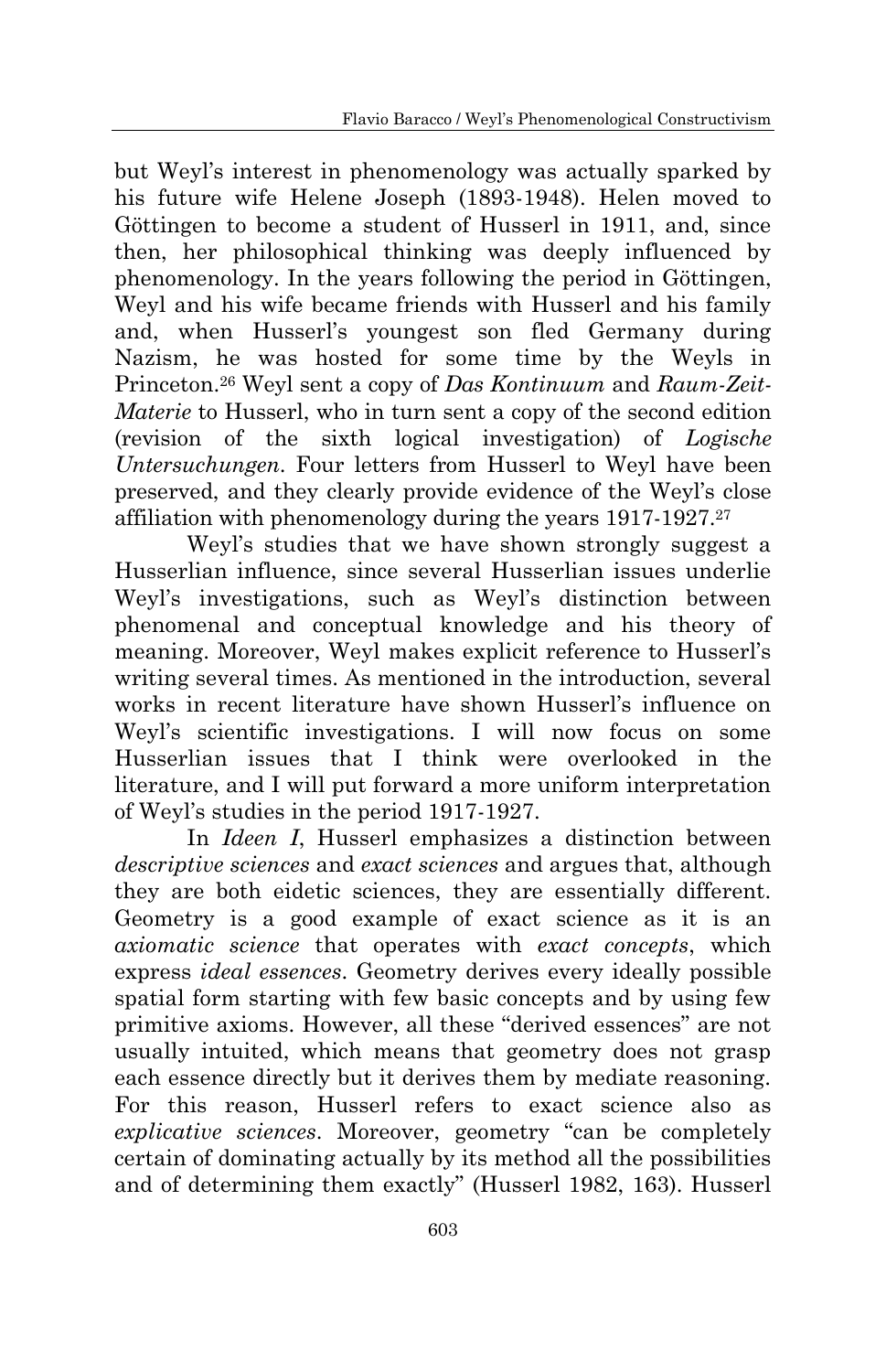refers to this "fundamental logical property" in terms of *definite manifold* (Husserl 1982, 163).<sup>28</sup> A field of inquiry is articulated as a definite manifold if it is possible to derive all the possible formations concerning that field by starting from a few basic concepts and a given set of axioms. On the other hand, a descriptive science is purely descriptive and it operates with *inexact concepts*, which express *morphological essences*. A descriptive science investigates its field of inquiry though a direct seeing of essences. In this sense, we can refer to phenomenology as a descriptive science as its phenomenological descriptions are based on a direct seeing of essences.<sup>29</sup> Nonetheless, the proposed difference between descriptive and exact sciences does not exclude the fact that they might coexist as two correlated investigations in the same field of inquiry. A field of inquiry, for instance, might be articulated as a definite manifold. However, this fact is not a matter of choice and it "must be demonstrable in immediate intuition" (Husserl 1982, 165). One of the necessary conditions, for instance, has to be "the exactness in "*concept-formation*", which is by no means a matter of free choice and logical technique" (Husserl 1982, 165). The exactness of the basic concepts has to be grounded on the descriptive analysis of the field of inquiry itself, so that *their meaning is completely clarified* within this phenomenal domain. There must be some idealizing procedure, intuitively ascertained, that replace morphological essences with ideal essences. Husserl further points out that these ideal essences, grasped by such an idealization, have to be considered as a sort of "limit", that is *limiting ideas* (*Grenzideen*) in the Kantian sense. In this way, it might be possible to regard a field of inquiry as a definite manifold.<sup>30</sup> An important case is represented by the relationship between intuitive space and geometry. The former is extensively described by Husserl's eidetic investigations on our spatial experience: these phenomenological descriptions constitutes a *descriptive material eidetic science of space*. On the other hand, the latter is an eidetic science dealing with all possible *spatial forms* by means of exact concepts, that is an *exact material eidetic science of space*. Clarifying all connections between these two sciences is not an easy task. In *Ideen I*, Husserl acknowledges that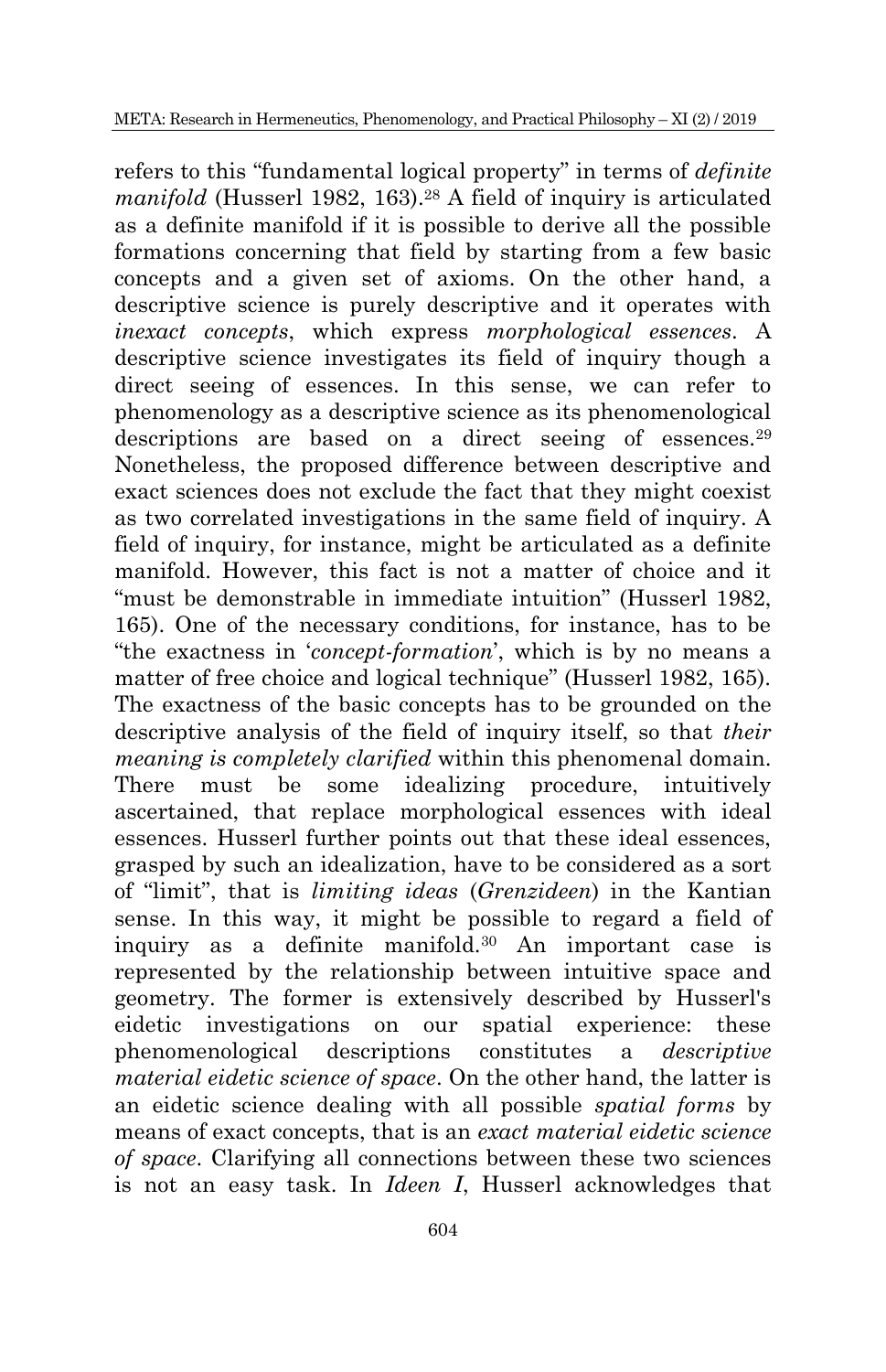further investigations are needed for "a clarification of the solittle understood relationship between "descriptive" and 'explanatory' science" (Husserl 1982, 165). This field of phenomenological research belongs to a more general issue concerning the complex relationship between phenomenology and ontology. Although shedding light upon Husserl"s complex view of this issue goes beyond the scope of the present paper<sup>31</sup>, we would like to point out that a connection between a descriptive analysis of a field of inquiry and its exact determination can be established via an idealizing procedure intuitively ascertained. Such a connection is important if we want to provide an exact determination of that very field of inquiry, or we can say, of that *regional ontology*. We should interpret Weyl"s investigations within Husserl"s phenomenological framework.

Weyl"s research on the nature of intuitive space aims to uncover the structure of space that underlies the domains of objects immediately given in our experience of space. Whereas "in examining a real object we have to rely continually on our sense perception in order to bring to light ever new features. capable of *description in concepts of vague extent only*", the structure of space "can be exhaustively characterized with the help of a few *exact concepts* and in a few statements, the *axioms*, in such a manner that all geometrical concepts can be defined in terms of those basic concepts and every true geometrical statement follows as a logical consequence from the axioms" (Weyl 1949, 3, my emphasis). Once intuition has "furnished us with the necessary basis", we shall "enter into *the region of deductive mathematics*" (Weyl 1952, 16, my emphasis). In this sense geometry turns out to be a "*theory of space*" (Weyl 1949, 18, my emphasis). Moreover, "the scientific theory in question is said to be *definite* (*definit*) according to Husserl" (Weyl 1949, 18).<sup>32</sup> Weyl"s preference for the axiomatic construction of affine geometry over Euclid and Hilbert's approach can be also better understood within Husserl"s phenomenological framework. Indeed, only the former theoretical construction takes into account the idealizing procedure involved in the constitution of the ideal essences of line and plane.<sup>33</sup> Moreover, the meanings of the exact concepts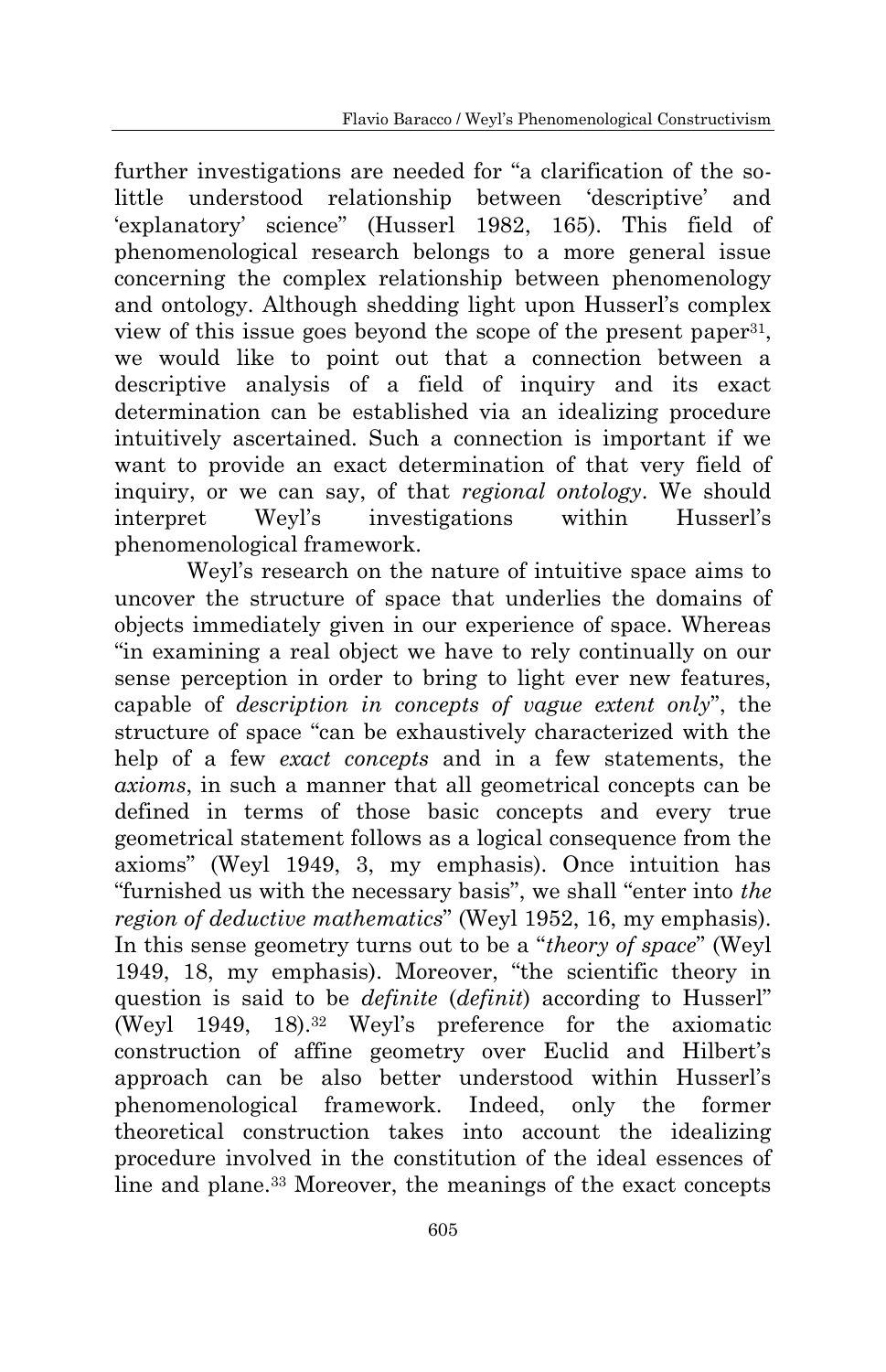that express these ideal essences are better clarified within the phenomenal domain of intuitive space. Affine geometry, therefore, reveals "a wonderful harmony between the given on one hand and reason on the other" because it reflects the descriptive analysis of this field of inquiry more accurately (Weyl 1949, 69).

Similarly, Weyl"s mathematical conceptualizations of the continuum find their roots in Husserl"s phenomenological framework. In *Das Kontinuum*, Weyl tries to establish a connection between something given in the "*morphological description* of what presents itself in intuition" and "something constructed in a logical conceptual way" (Weyl 1994, 49, my emphasis). Nevertheless, any idealizing procedure can be intuitively ascertained as regards the constitution of the category of point. His research in topology improves this approach by developing a theoretical construction that takes into account the idealizing procedure involved in the constitution of the ideal essence of a point. This ideal essence is then expressed by an exact concept, whose meaning can be clarified within the phenomenal domain of intuitive continuum. Weyl further claims that, in order to improve this approach, the process of division itself should not be regarded as given in an exact way. In fact, we should assume that the divisions are given only vaguely and are not accurately done since an exact division would contradict the essence of the continuum. However, as the division progresses, the accuracy will increase indefinitely.<sup>34</sup> Topological studies allow us to exactly address these problems "even though the continua to which they are addressed may not be given exactly but only vaguely, as is always the case in reality" (Weyl 1949, 90). These studies provide an intermediate level of analysis since a rational analysis of continua "proceeds in three steps: (1) *morphology*, which operates with *vaguely circumscribed types of forms*; (2) *topology*, which, *guided by conspicuous singularities* or even in free construction, places into the manifold a vaguely localized but combinatorially exactly determined skeleton; and (3) *geometry* proper, whose *ideal structures* could only be carried with exactness into a real continuum after this has been spun over with a subdivision net of a fineness increasing *ad*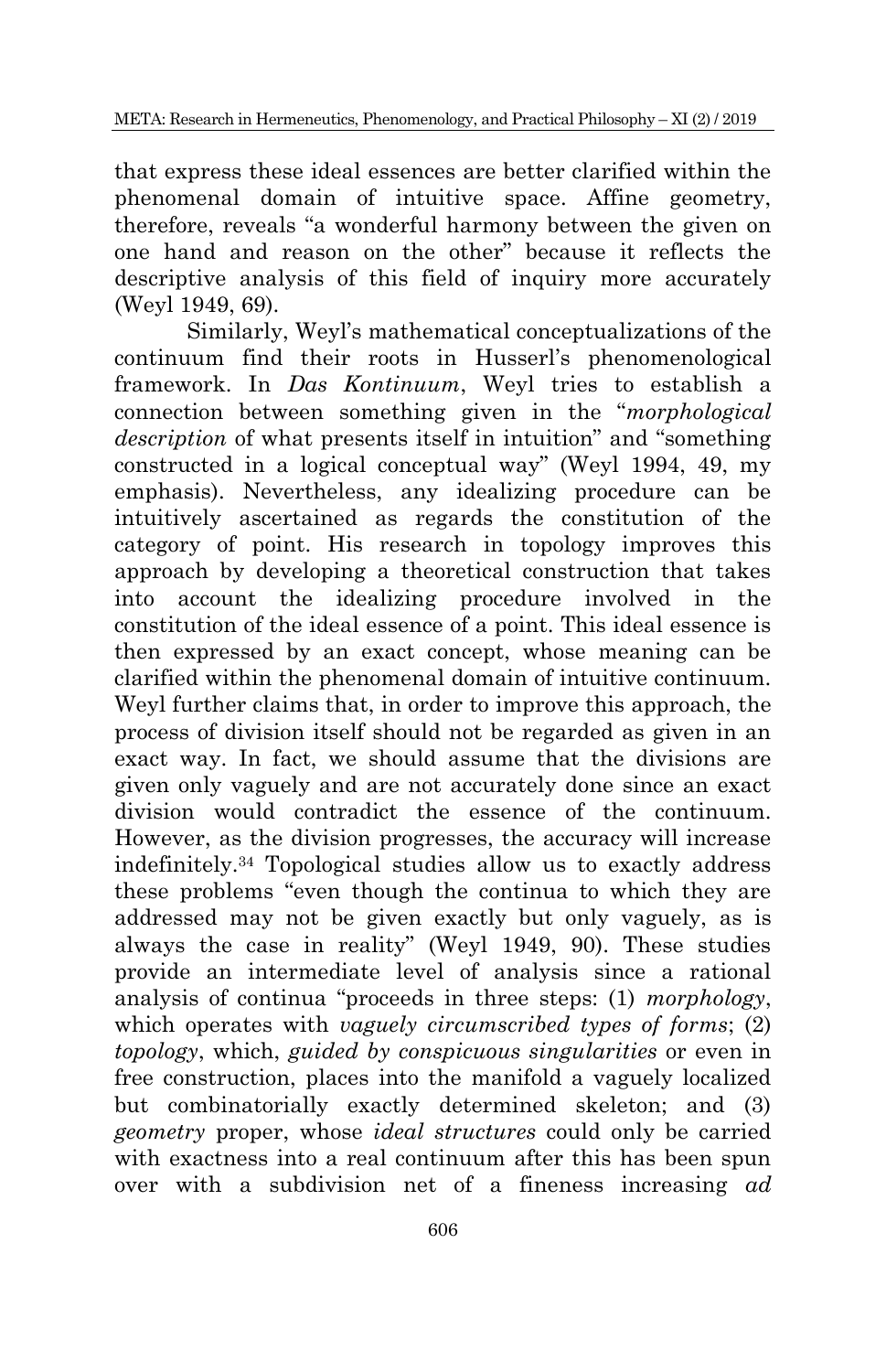*infinitum*" (Weyl 1949, 91, my emphasis). Husserl"s influence on these topological studies is highlighted by Weyl"s reference to O. Becker (1889-1964), who wrote a *Habilitationsschrift* in 1922 on the phenomenological foundations of geometry and relativity theory under Husserl"s direction. For a "more careful phenomenological analysis of the *contrast between vagueness and exactness and of the limit concept*, the reader may be referred to the work by O. Becker", his *Beiträge zur phänommenologischen Begründung der Geometrie und ihrer physikalischen Anwendungen* (Weyl 1949, 91, my emphasis; cf. Becker 1923). Becker indeed further develops this analysis by improving especially the foundational aspects involved in the connection between a descriptive analysis of a field of inquiry and its exact determination.<sup>35</sup>

## **4. Conclusion**

Weyl"s research turns out to be an attempt to establish a connection between a descriptive analysis of phenomena and their exact determination within Husserl"s phenomenological framework we have outlined. He tries to untangle this connection in different ways, and, for this reason, we should not come to the conclusion that Weyl keeps changing perspective in his studies between 1917 and 1927. Instead, his theories should be read as different attempts to attain a theoretical construction that is as much phenomenologically grounded as possible. In this sense, we can refer to Weyl"s *phenomenological constructivism*. I would like to specify that I am not arguing that Weyl"s studies can be defined exactly as phenomenological research. Weyl himself acknowledges that he broaches only "lightly on the philosophical implications" since he is not "in a position to give such answers to the epistemological questions involved" as his conscience would allow him to uphold (Weyl 1952, 2). In *Das Kontinuum*, for instance, he remarks that his research on the continuum is "only a slightly illuminating surrogate for a genuine philosophy of the continuum" since his task "is mathematical rather than epistemological" (Weyl 1994, 97). He also admits that for him it is "very difficult to give a precise analysis of the relevant mental acts" (Weyl 1995, 454).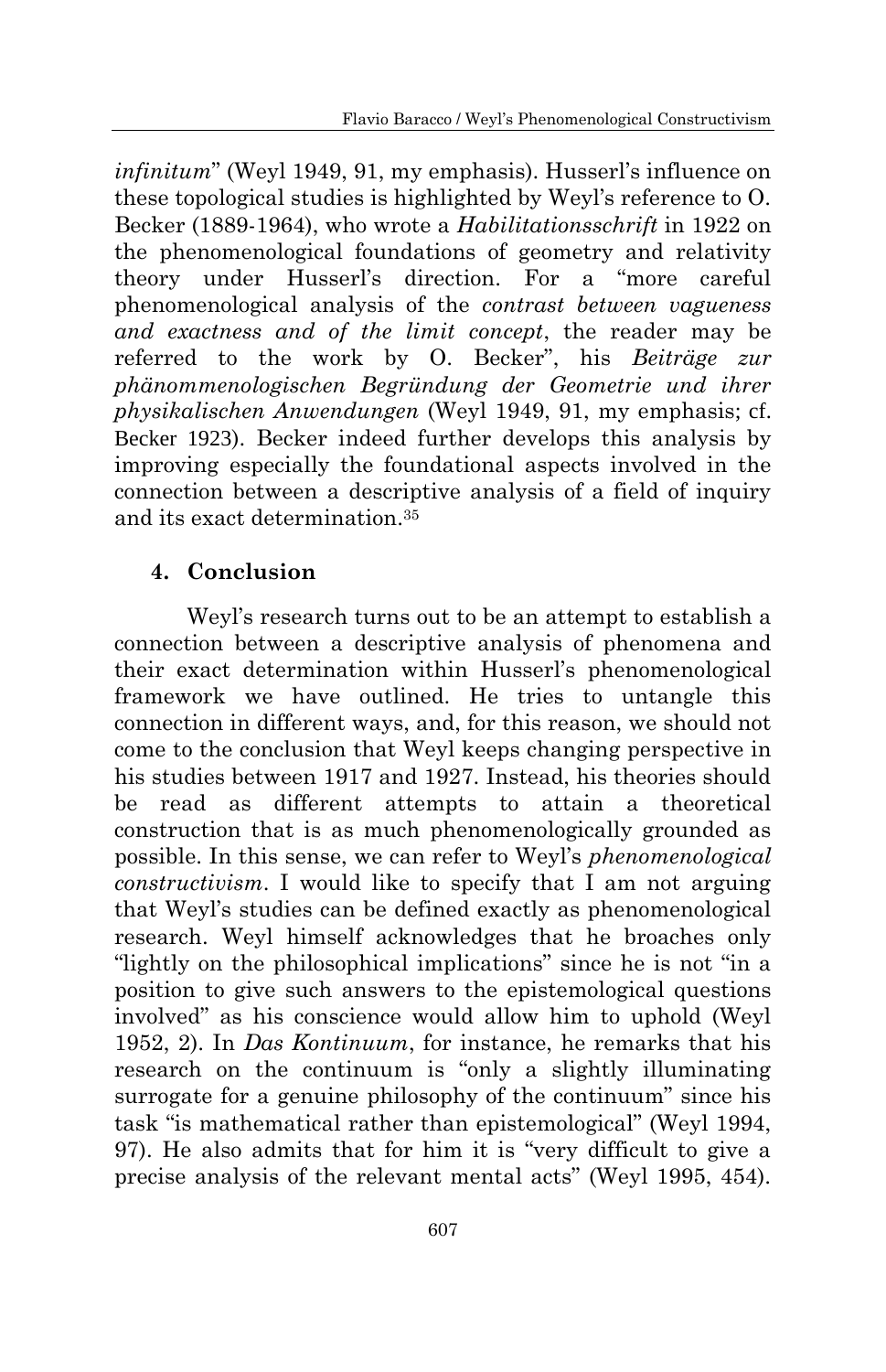Therefore, my interpretation suggests that Weyl's studies are developed by taking into account Husserl"s phenomenological framework though they should be further clarified through an in-depth phenomenological analysis.

These considerations could be extended beyond the few examples we have shown. In particular, Weyl"s development of *infinitesimal geometry* should be understood within this framework. In *Raum-Zeit-Materie*, Weyl addresses the rising theory of general relativity and aims to develop a theoretical construction of the real world whose meaning is phenomenologically clarified within the domain of our experience.<sup>36</sup> To conclude, here are the philosophical reasons that underlie Weyl"s famous remark in *Raum-Zeit-Materie*:

> The investigations about space that have been conducted in chapter II appear to me to offer a good example of the essential analysis (*Wesenanalyse*) striven for by phenomenological philosophy (Husserl), an example that is typical for such cases where a non-immanent essence is dealt with (Weyl 1921a, 133, my translation).

#### **NOTES**

<sup>1</sup> For a general introduction to Weyl's scientific and philosophical work see Scholz (2001) and Bell and Korté (2016).

<sup>2</sup> These studies, of course, shed light on many further details. For instance, in Da Silva (1997), Weyl's predictivism is clarified by reference to Husserl's theory of meaning proposed in *Logische Untersuchungen*.

<sup>3</sup> In Weyl's obituary, appeared in the *Biographical Memoirs of Fellows of the Royal Society* in 1957, the years between 1917 and 1927 are described as the period when Weyl "was at the height of his powers" (Newman 1957, 306). It was a rich and stimulating period for Weyl's mathematical and philosophical production and a substantial body of work was published at that time. For this reason, the decade 1917-1927 is an important period to focus on.

<sup>4</sup> *Philosophy of Mathematics and Natural Science* (1949) is the revised English version of the first German edition published in 1927 (Weyl 1927). The text was translated by O. Helmer with the help of J. Weyl, and it was reviewed by Hermann Weyl himself. There are no significant changes from the first edition, except for six essays that Weyl added. For these reasons, in most cases I will refer to the English edition, while I will quote directly from the German edition when needed.

<sup>5</sup> We are considering properties among relations as a special case.

<sup>6</sup> On the contrary, a proposition is meaningless (*sinnlos*) when this condition is not satisfied. For instance, the judgment scheme " $H(x)$ : x is honest" does not yield a meaningful proposition if x is filled by the object "leaf". Weyl's theory of meaning is thoroughly described in Tieszen (2000).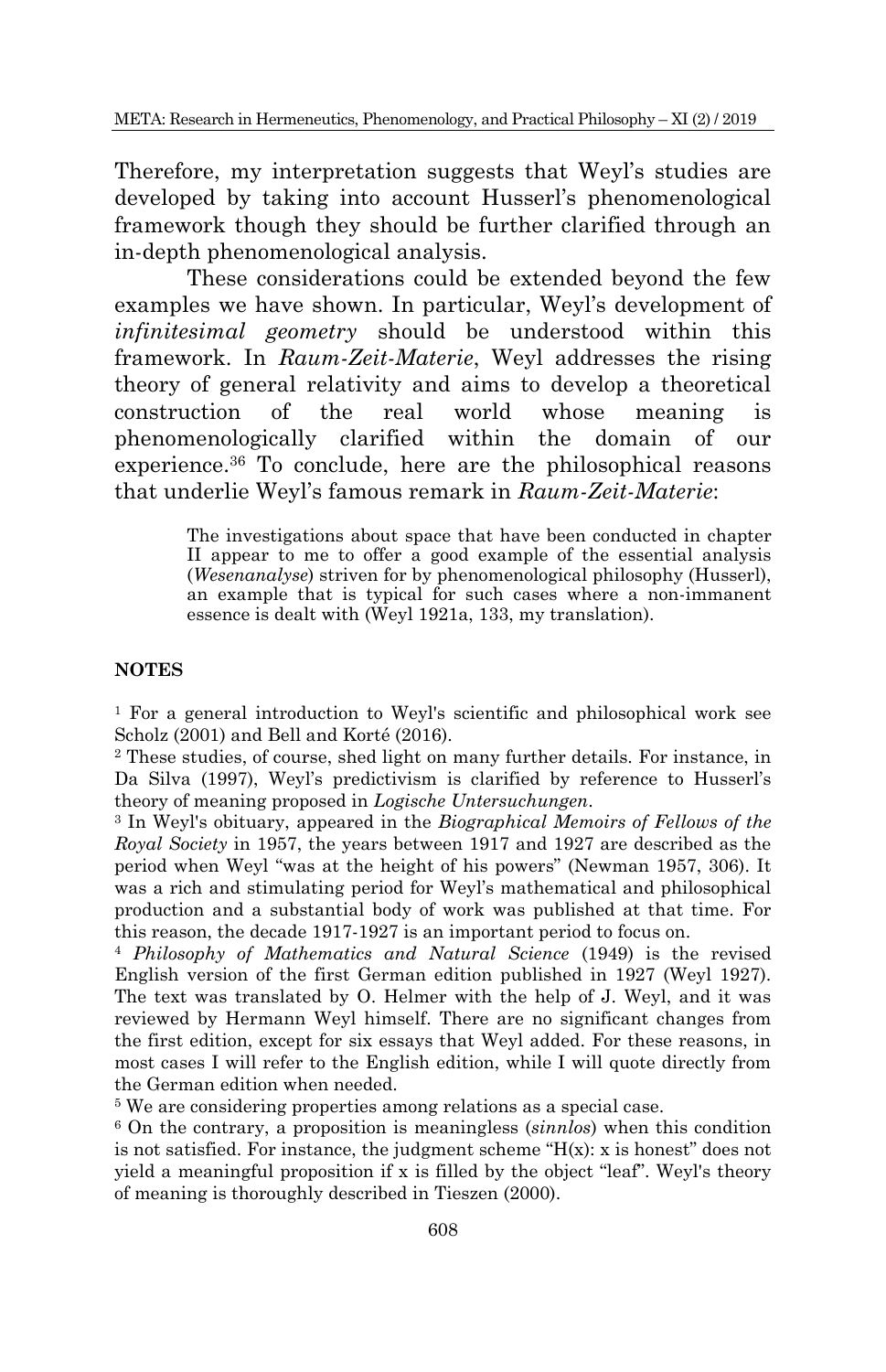<sup>7</sup> Actually Weyl seems to believe that a proper intuitive analysis of the given field of inquiry would prevent us from being trapped in such absurdities. He says: "Perhaps meaningless propositions can appear only in thought about language, never in thought about things" (Weyl 1994, 5).

<sup>8</sup> This quotation is taken from an article published in 1919 (Weyl 1919). It has been translated in English and added as an appendix in Weyl (1994).

<sup>9</sup> Weyl"s principles of logical construction belong to a more comprehensive "logical critique of language" (Weyl 1949, 7). Specifically, he speaks of *pure grammar* when referring to Husserl"s *Logische Untersuchungen*. See Weyl (1994, 113, note 2). He makes reference to Husserl"s philosophy of logic also in the preface of *Das Kontinuum* when he says: "Concerning the epistemological side of logic, I agree with the conceptions which underlie Husserl"s *Logische Untersuchungen*. The reader should also consult the deepened presentation in Husserl"s *Ideen* which places the logical within the framework of a comprehensive philosophy" (Weyl 1994, 2).

<sup>10</sup> A similar remark can be found in Weyl"s *infinitesimal geometry*. This more general approach improves our analysis of space to such an extent that Weyl refers to it as "the climax of a wonderful sequence of logically-connected ideas, and in which the result of these ideas has found its ultimate shape, is a true *geometry*, a doctrine of *space itself*" (Weyl 1952, 102).

<sup>11</sup> For a detailed account of the notion of manifold (*Mannigfaltigkeit*) from the mid-nineteenth century to the mid-twentieth century, see Scholz (1999). The historical development of this concept is complex and it is not always easy to recognize the meaning assigned by each author. For a better understanding of Weyl"s notion of manifold, however, we can notice what he says with regard to the notion of *surface* in *Die Idee der Riemannschen Fläche*: "[…] the concept "two-dimensional manifold" or "surface" will not be associated with points in three-dimensional space; rather it will be a much more general abstract idea. If any set of objects (which will play the role of points) is given and a continuous coherence between them, similar to that in the plane, is defined, then we shall speak of a two-dimensional manifold" (Weyl 2009, 16). Therefore, Weyl"s notion of manifold can be broadly understood as the "abstract form" of a given field of inquiry.

 $12$  He further adds that a point O and three linearly independent vectors constitute a *coordinate system*. This system allows us to identify a point by its

*coordinates*  $\lambda_1, \lambda_2, \lambda_3$  by means of the relation  $\overrightarrow{OP} = \lambda_1 \overrightarrow{e_1} + \lambda_2 \overrightarrow{e_2} + \lambda_3 \overrightarrow{e_3}$ .

<sup>13</sup> In *Das Kontinuuum* Weyl remarks that: "[…] the *continuity* given to us immediately by intuition (in the flow of time and in motion) has yet to be grasped mathematically as a totality of discrete "stages" in accordance with that part of its content which can be conceptualized in an "exact" way. More or less arbitrarily axiomatized systems (be they ever so "elegant" and "fruitful") cannot further help us here" (Weyl 1994, 24).

<sup>14</sup> Weyl follows implicitly Husserl's approach. Husserl argues that a preliminary act is needed in the analysis of experience. He refers to it as *epoché* and it is conceived as the suspension of judgment about the natural world, setting aside all objective theses and focusing on the phenomenon as it presents itself. See Husserl (1913b).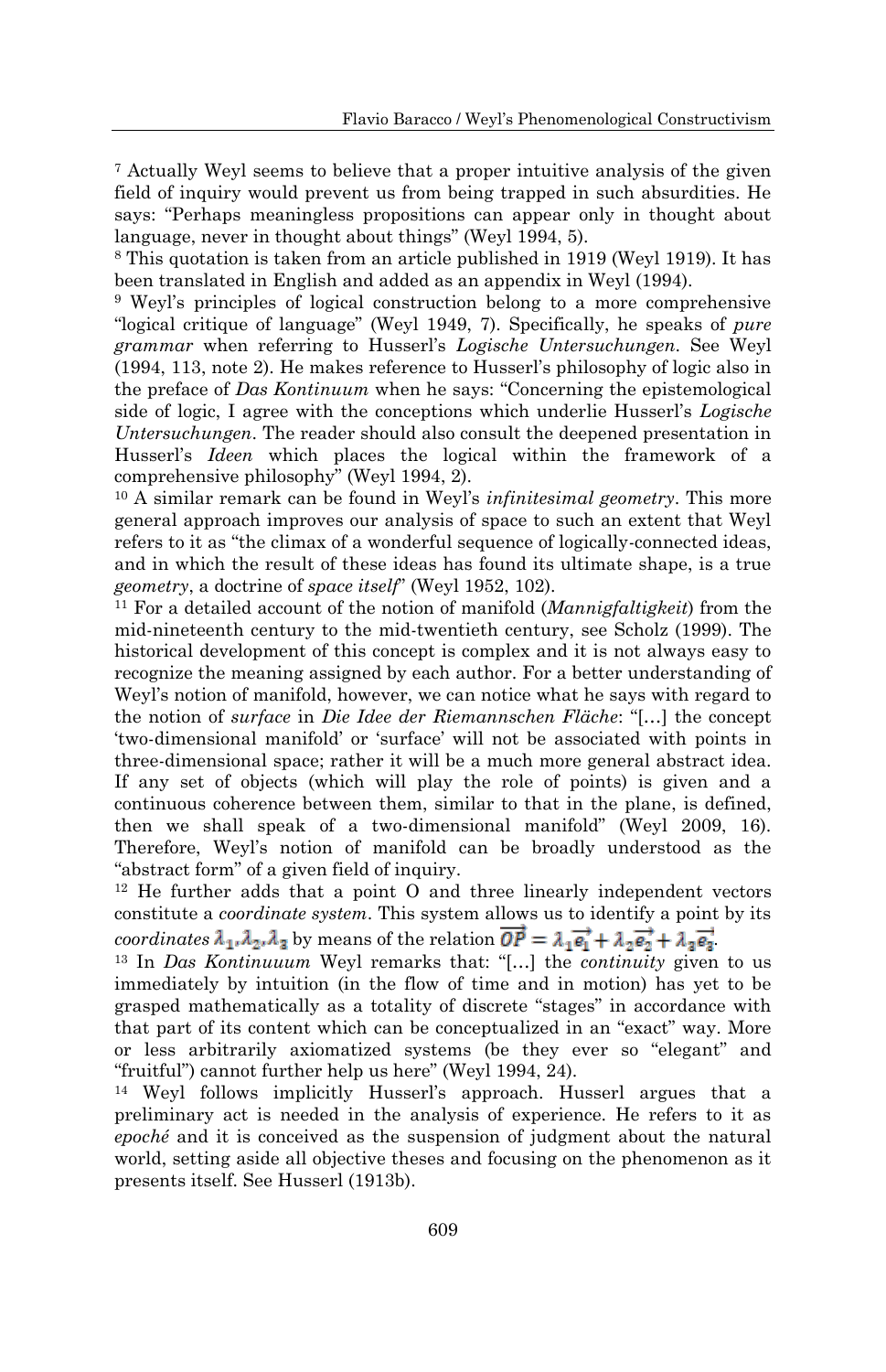<sup>15</sup> This equality refers to the equality of experiential content of the two *time spans* AB and A'B', into which falls every time-point that is later than A(A'), but earlier than B(B'). Weyl actually remarks that such an equality might be very controversial, however, he chooses to not delve into it. As we will see, the previous postulate will turn out to be an even bigger issue.

<sup>16</sup> Weyl"s construction of real numbers in *Das Kontinuum* is logically built on the basic category of natural numbers and the primitive relation "S(n',n): n' is the successor of n". He develops this construction in detail and introduces many other notions, such as the notions of *set* and *function*. For further details, see Mancosu (2010). For an axiomatic interpretation, see Feferman (1988).

 $17$  The idea of isomorphism then turns out to be "of fundamental importance for epistemology" (Weyl 1949, 25). Weyl also refers to *transfer principle* (*Übertragungsprinzips*). By adopting an isomorphic mapping between two domains "is possible to transfer any insights gained in one field to the isomorphic field" (Weyl 1949, 26). Similar considerations are also supported in the case of a mathematical theory of space. With regard to space Weyl states: "[…] for example, Descartes" construction of coordinates maps the space isomorphically into the operational domain of linear algebra" (Weyl 1949, 25). Weyl further claims that a mathematical theory of time or space cannot be pursued as an independent axiomatic science but it should rely on this transfer principle. We should transfer any result pertaining to analysis into the domain of time-points by means of "a transfer principle based on the introduction of a coordinate system" (Weyl 1994, 96). Weyl finally remarks that the notion of isomorphism "induce us to conceive of an axiom system as a *logical mold* (*Leerform*) of possible sciences" (Weyl 1949, 25). A concrete interpretation is given "when designata have been exhibited for the names of the basic concepts, on the basis of which the axioms become true propositions" (Weyl 1949, 25). "Pure mathematics, in the modern view, amounts to a general hypothetico-deductive theory of relations; it develops the theory of logical "mold" without binding itself to one or the other among the possible concrete interpretations" (Weyl 1949, 27). In line with Husserl, Weyl points out that the notion of *formalization* reflects a point of view "without which an understanding of mathematical methods is out of the question" and suggests the reader to "compare Husserl, *Logische Untersuchungen*, I, Section 67-72" (Weyl 1949, 27).

<sup>18</sup> Weyl inherits this conception of the real world from Husserl. He explicitly makes reference to Husserl"s *Ideen* when he claims: "[…] the real world, and every one of its constituents with their accompanying characteristics, are, and can only be given as, intentional objects of acts of consciousness" (Weyl 1952, 4). <sup>19</sup> Weyl recommends reading Husserl"s phenomenological description of time (Husserl 1913b, § 81,82) for further details. He makes also reference to Bergson"s philosophy (Bergson 1907).

<sup>20</sup> Weyl"s studies are often characterized by a continuous tension between a temporary solution and a call for a better solution. For this reason, these considerations are not in conflict with previous mathematical conceptualizations of space. In this case, Weyl is showing us the underlying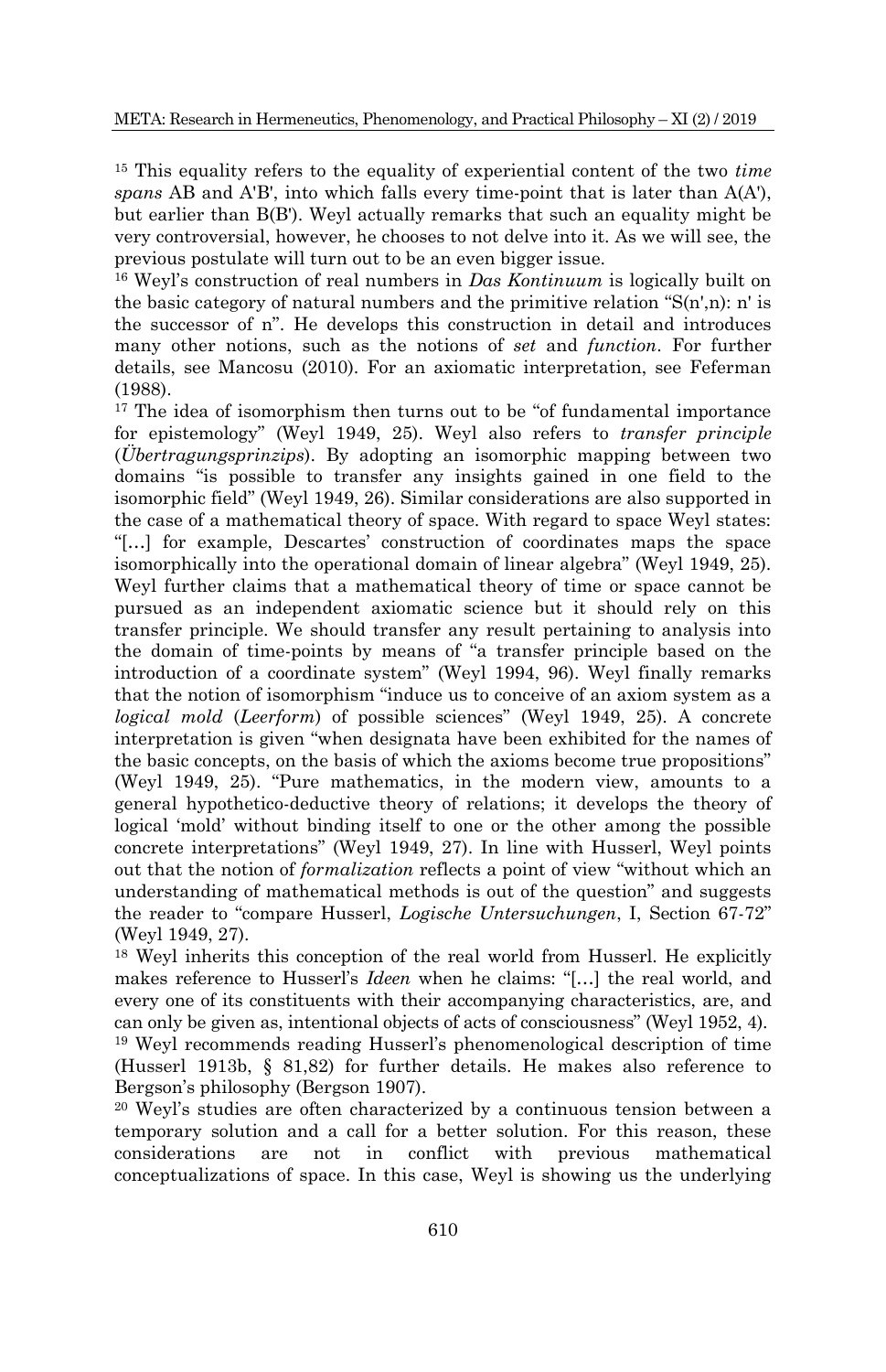problems concerning a finer analysis of a mathematical theory of time or space.

<sup>21</sup> "[…] sie dadurch gegen das Wesen des Kontinuums verstöβt, als welches seiner Natur nach gar nicht in eine Menge einzelner Elemente zerschlagen werden kann. Nicht das Verhältnis von Element zur Menge, sondern dasjenige des Teiles zum Ganzen sollte der Analyse des Kontinuums zugrunde gelegt warden" (Weyl 1988, 5).

<sup>22</sup> Weyl is referring to Husserl"s *Logische Untersuchungen*. See Husserl (1973, vol II, 29).

<sup>23</sup> Note that he did not always agree with Brouwer and that he actually put forward his own foundational account. For a comparison between them, see van Atten *et al*. (2002).

<sup>24</sup> The picture and the following remarks are taken from another paper published in 1940 and titled *The Mathematical Way of Thinking* (Weyl 1940). In that paper, this account is better explained.

<sup>25</sup> Weyl outlines how we can develop a mathematical analysis of this manifold in accordance with his previous foundational remarks. However, he was aware that several issues should have been addressed, and his research on *combinatorial topology* aims to further develop this approach. He published two important contributions in that direction in 1923 and 1924. See Weyl (1923, 1924) and Scholz (2000).

<sup>26</sup> See Weyl (1948, 381). For further details about the personal contacts between Weyl and Husserl, see Ryckman (2005, § 5).

<sup>27</sup> The correspondence is published in Schuhmann (1996) and in van Dalen (1984). Few excerpts are translated and discussed in Ryckman (2005, § 5). See also Tonietti (1988). For a French translation that also includes a noteworthy letter from Weyl to Husserl, see Lobo (2009).

<sup>28</sup> Husserl"s notion of *definiteness* (*Definitheit*) has been a matter of debate, especially in relation to the modern notion of *completeness*. A number of different interpretations of this notion have been proposed in the literature. See, for instance, Ortiz Hill (1995), Majer (1997), Da Silva (2000) and Centrone (2010). For a detailed account of the various notions of completeness that were theorized in connection with the development of the axiomatic method in the late nineteenth and early twentieth century mathematics, see Awodey and Reck (2002).

<sup>29</sup> Husserl points out, however, that phenomenology is not an inadequate science because it is not an exact science. Our prejudices on the well-known exact sciences, such as geometry, should not make us fail to recognize that "transcendental phenomenology, as a descriptive science of essence, belongs however to a *fundamental class of eidetic sciences totally different* from the one to which the mathematical sciences belong" (Husserl 1982, 169).

<sup>30</sup> Husserl says: "In the eidetic province of reduced phenomena (either as a whole or in some partial province) […] the pressing question of whether, besides the descriptive procedure, one might not follow - as a counterpart to descriptive phenomenology - an idealizing procedure which substitutes pure and strict ideals for intuited data and might even serve as the fundamental means for a mathesis of mental processes" (Husserl 1982, 169).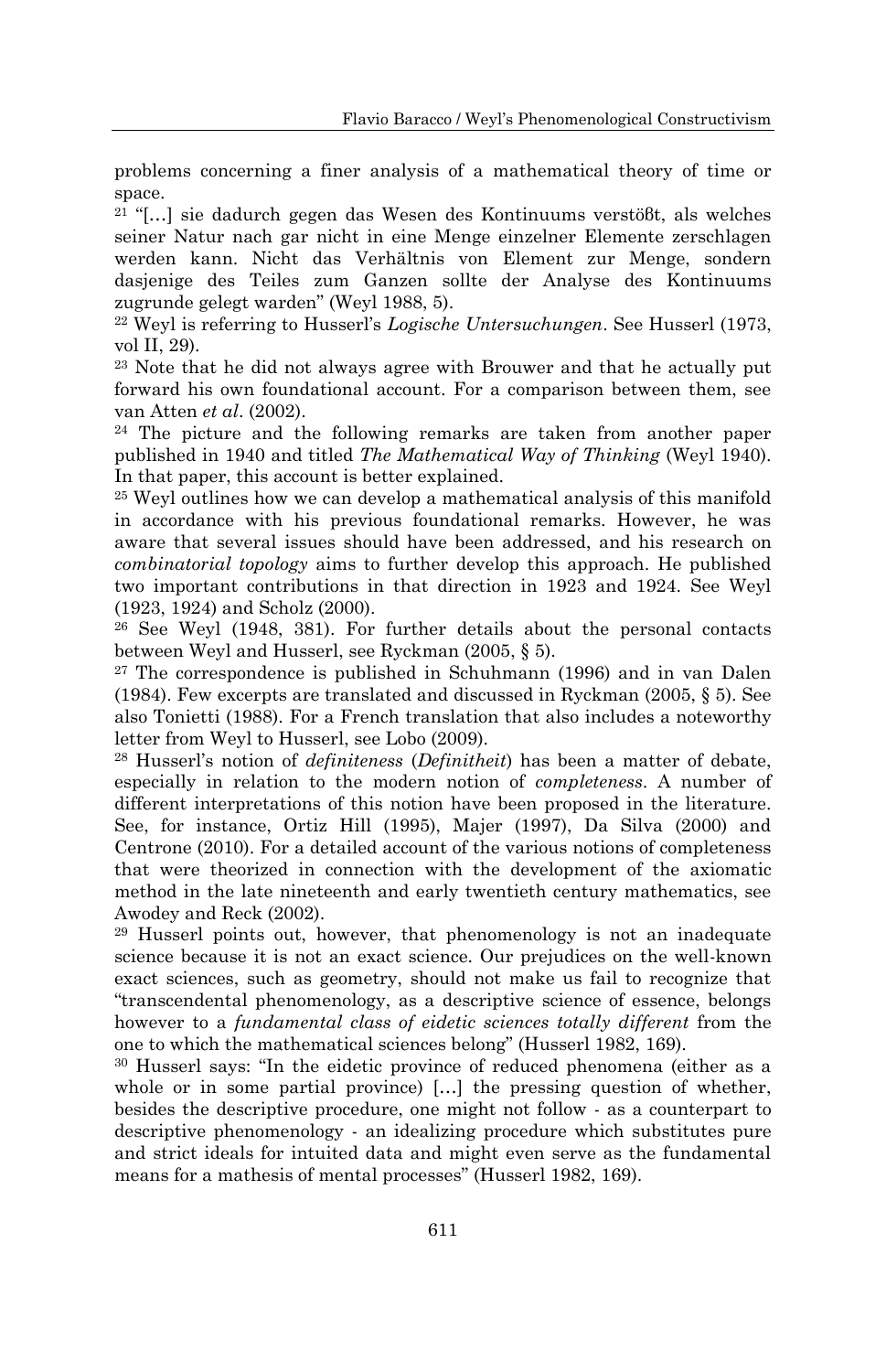<sup>31</sup> For further details, see Husserl (1982, § 72-75) and Husserl (1980, § 13-17). In later years, Husserl revises his analysis of idealization as part of his historical reflection on the origins of philosophical and scientific thought. Important remarks concerning the origin of geometry can be found in his *Krisis*. See Husserl (1970, 353).

<sup>32</sup> For a better understanding of Weyl"s notion of definiteness note that Weyl distinguishes it from the notion of *completeness* (*Vollständigkeit*). He claims that, in a complete system of axioms, for every pertinent general proposition a the question 'does a or  $\sim$ a hold?' could be answered by using logical inference on the basis of the axioms, however, "mathematics would thereby be trivialized" (Weyl 1949, 24). Intuition and "the life of the scientific mind pose the problem, and these cannot be solved by mechanical rules like computing exercise" (Weyl 1949, 24). Cf. Centrone (2010, § 3.6.2) for a comparison between Husserl"s notion of *Definitheit* and Hilbert"s notion of *Vollständigkeit*. <sup>33</sup> Note that affine geometry does not take into account any idealizing procedure regarding the basic categories of objects. Line and plane are indeed "derived exact concepts". However, the connection between a descriptive analysis of a field of inquiry and its exact determination should be established, wherever appropriate.

<sup>34</sup> "In der Wirklichkeit muβ man sich vorstellen, daβ die Teilung auf der 0ten Stufe  $\Sigma_0$  [on S] nur vage, mit einer beschränkten Genauigkeit gegeben ist; denn eine exakte Teilung widerspricht dem Wesen des Kontinuums. Aber bei fortschreitender Teilung soll sich auch die Genauigkeit, mit der die anfänglichen Ecken und Seiten und die auf den vorhergehenden Stufen neu eingeführten festgelegt sind, unbegrenzt steigern" (Weyl 1988, 8).

<sup>35</sup> In a letter to Weyl dated April 9, 1922, Husserl wrote: "Dr Becker also found it necessary in the first part of his work to enter into the general fundamental questions concerning the theorization of vague experiential data, with its vague continuity, and to sketch a constitutive theory of the continuum" (Mancosu and Ryckman 2010a, 282). For further details, consult the correspondence between Weyl and Becker, which is discussed in Mancosu and Ryckman (2010a, 2010b). See also Lobo (2009).

<sup>36</sup> In a letter to Weyl dated April 12, 1923, Becker remarks that Weyl"s work on general relativity has for the first time "made possible a complete phenomenological foundation for geometry (in the sense of "world geometry")". He further adds that "the same idealistic conception" underlies both Weyl"s theory of continuum and his infinitesimal geometry. See Mancosu and Ryckman (2010b, 309).

#### **REFERENCES**

Awodey, Steve and Erich H. Reck. 2002. "Completeness and Categoricity. Part. I: Nineteenth-Century Axiomatics to Twentieth-Century Metalogic." *Hist Philos Logic* 23: 1-30.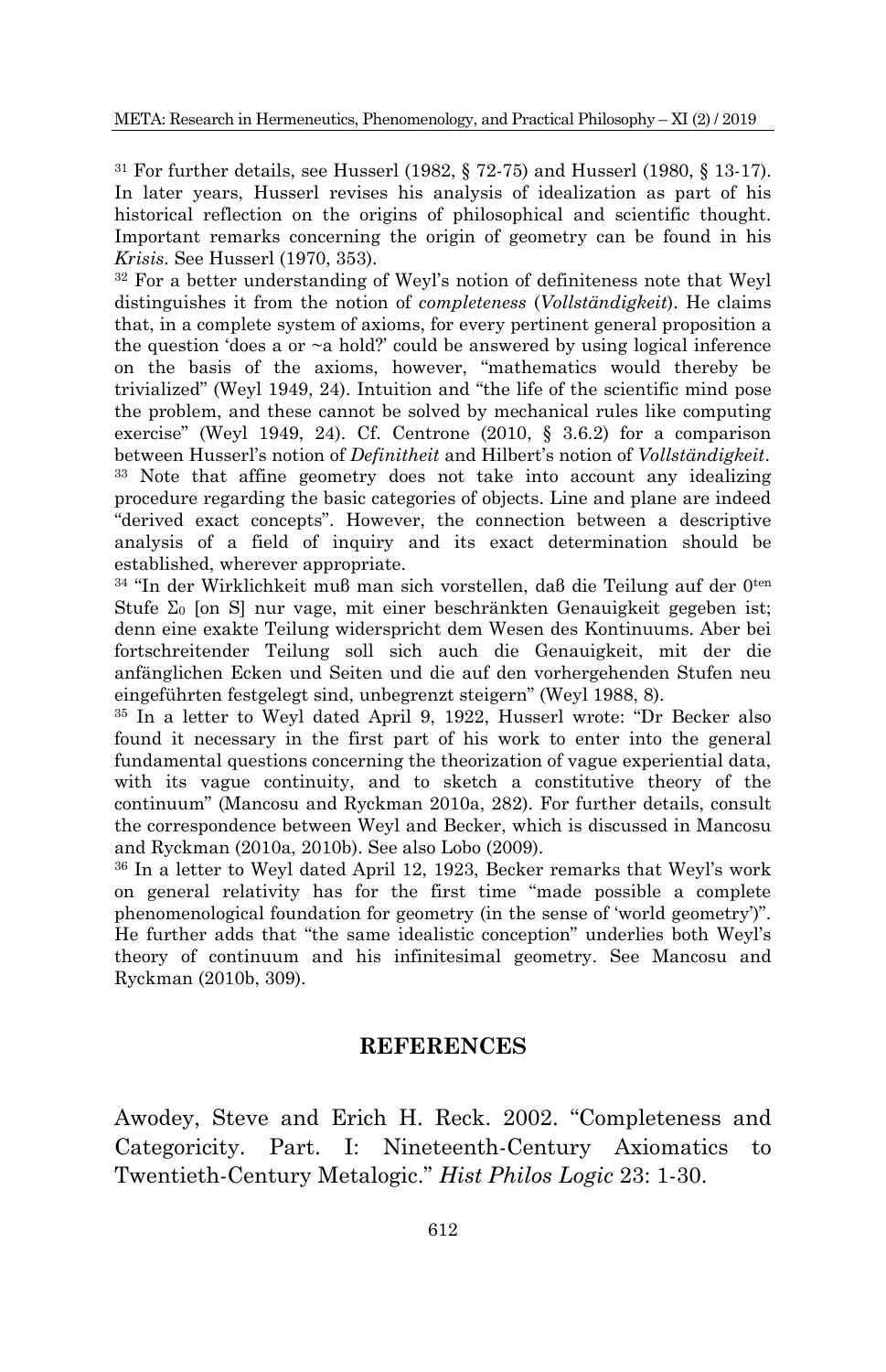Becker, Oskar. 1923. "Beitrage zur Phanomenologischen Begrundung der Geometrie und Ihrer Physikalischen Anwendung." *Jahrbuch für Philosophie und Phänomenologische Forschung* 6: 385-560.

Bell, John L. and Herbert Kortè. 2016. "Hermann Weyl." In *The Stanford Encyclopedia of Philosophy*. Metaphysics Research Lab, Stanford University.

<https://plato.stanford.edu/archives/win2016/entries/weyl/>

Bell, John L. 2004. "Hermann Weyl's Later Philosophical Views: his Divergence from Husserl." In *Husserl and the Sciences*, edited by R. Feist, 173-185. Ottawa: Ottawa Univesity Press.

Bergson, Henri-Louis. 1907. *L'Évolution Créatrice.* Paris: Alcan.

Centrone, Stefania. 2010. *Logic and Philosophy of Mathematics in the Early Husserl.* Dordrecht: Springer.

Da Silva, Jairo Josè. 1997. "Husserl's Phenomenology and Weyl's Predicativism." *Synthese* 110: 277-296.

2000. "Husserl's Two Notions of Completeness. Husserl and Hilbert on Completeness and Imaginary Elements in Mathematics." *Synthese* 125: 417-438.

Feferman, Solomon. 1988. "Weyl Vindicated: "Das Kontinuum" 70 Years Later." In *Atti del Congresso, Temi e Prospettive della Logica e della Filosofia della Scienza Contemporanee, Cesena, 7–10 gennaio 1987*, vol I, 59-93. Bologna: CLUEB.

Folina, Janet. 2008. "Intuition between the Analytic-Continental Divide: Hermann Weyl's Philosophy of the Continuum." *Philosophia Mathematica* 16: 25-55.

Husserl, Edmund. 1982. *Ideas Pertaining to a Pure Phenomenology and to a Phenomenological Philosophy: First Book.* Translated by F. Kersten. Dordrecht: Kluwer.

\_\_\_\_\_\_\_\_. 1913a. *Logische Untersuchungen.* 2nd. Halle: Neimeyer.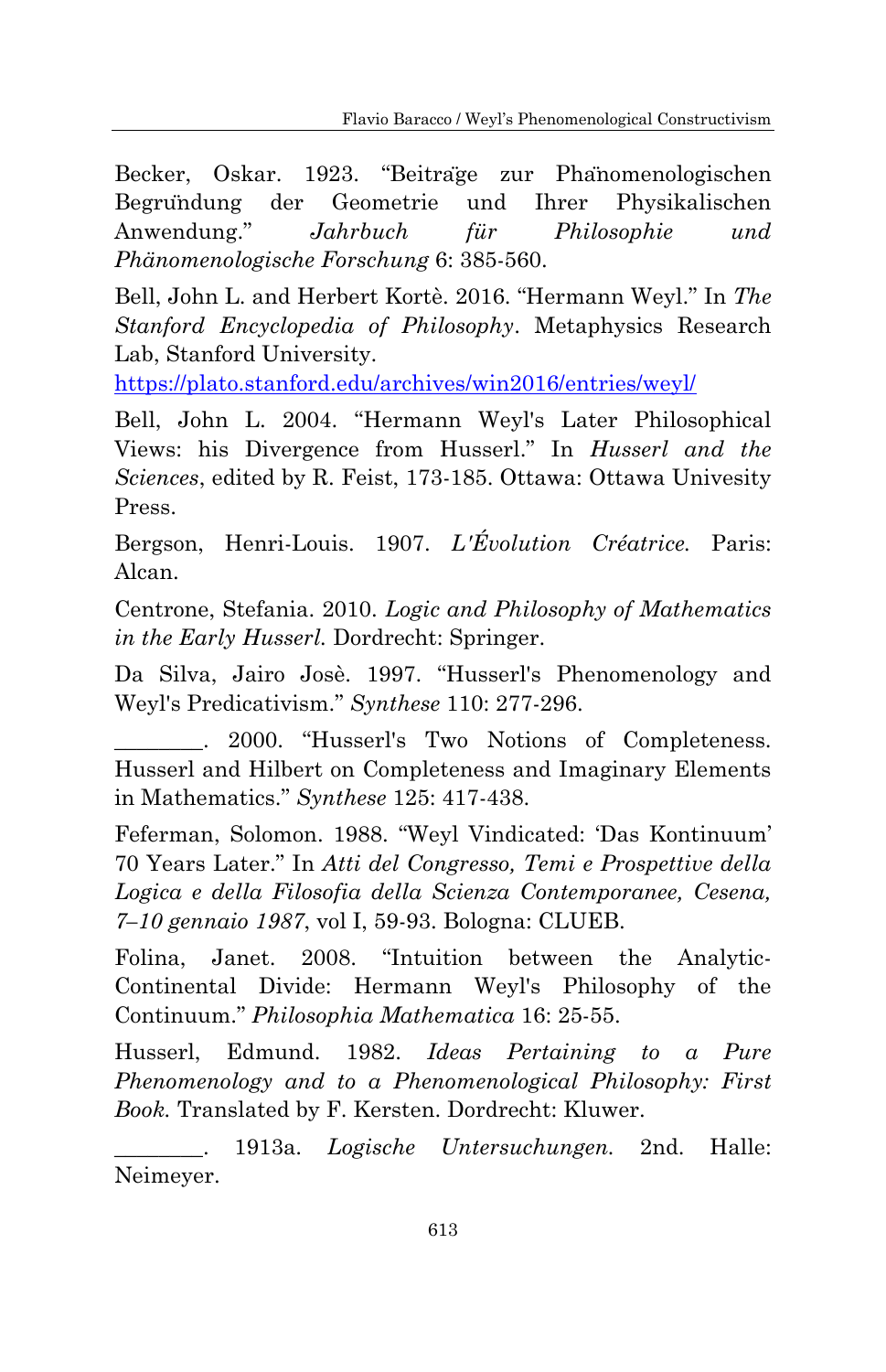\_\_\_\_\_\_\_\_. 1913b. "Ideen zu Einer Reinen Phänomenologie und Phänomenologischen Philosophie." *Jahrbuch für Philosophie und Phänomenologische Forschung* 1: 1-323.

\_\_\_\_\_\_\_\_. 1973. *Logical Investigations.* Translated by J.N. Findlay (2nd ed.). Vol. I and II. London: Routledge and Kegan Paul.

\_\_\_\_\_\_\_\_. 1970. *The Crisis of European Sciences and Transcendental Phenomenology: An Introduction to Phenomenological Philosophy.* Translated by D. Carr. Evanston, Ill: Northwestern University Press.

Lobo, Carlos. 2009. "Mathématicien Philosophe ou Philosophe Mathématicien." *Annales de Phénoménologie* 8: 205-252.

Majer, U. 1997. "Husserl and Hilbert on Completeness: a Neglected Chapter in Early Twentieth Century Foundation of Mathematics." *Synthese* 110, Issue 1: 35-56.

Mancosu, Paolo. 1998. *From Brouwer to Hilbert : the Debate on the Foundation of Mathematics in the 1920s.* New York: Oxford University Press.

2010. "Hermann Weyl: Predicativity and an Intuitionics Excursion." In *The Adventure of Reason: Interplay between Philosophy of Mathematics and Mathematical Logic, 1900-1940*, edited by P. Mancosu, 259-276. New York: Oxford University Press.

Mancosu, Paolo, and Thomas Ryckman. 2010a. "Mathematics and Phenomenology: The Correspondence Between O. Becker and H. Weyl." In *The Adventure of Reason : Interplay between Philosophy of Mathematics and Mathematical Logic, 1900-1940*, edited by P. Mancosu, 277-307. New York: Oxford University Press.

Mancosu, Paolo, and Thomas Ryckman. 2010b. "Geometry, Physics, and Phenomenology: Four Letters of O. Becker to H. Weyl." In *The Adventure of Reason: Interplay between Philosophy of Mathematics and Mathematical Logic, 1900-1940*, edited by P. Mancosu, 308-345. New York: Oxford.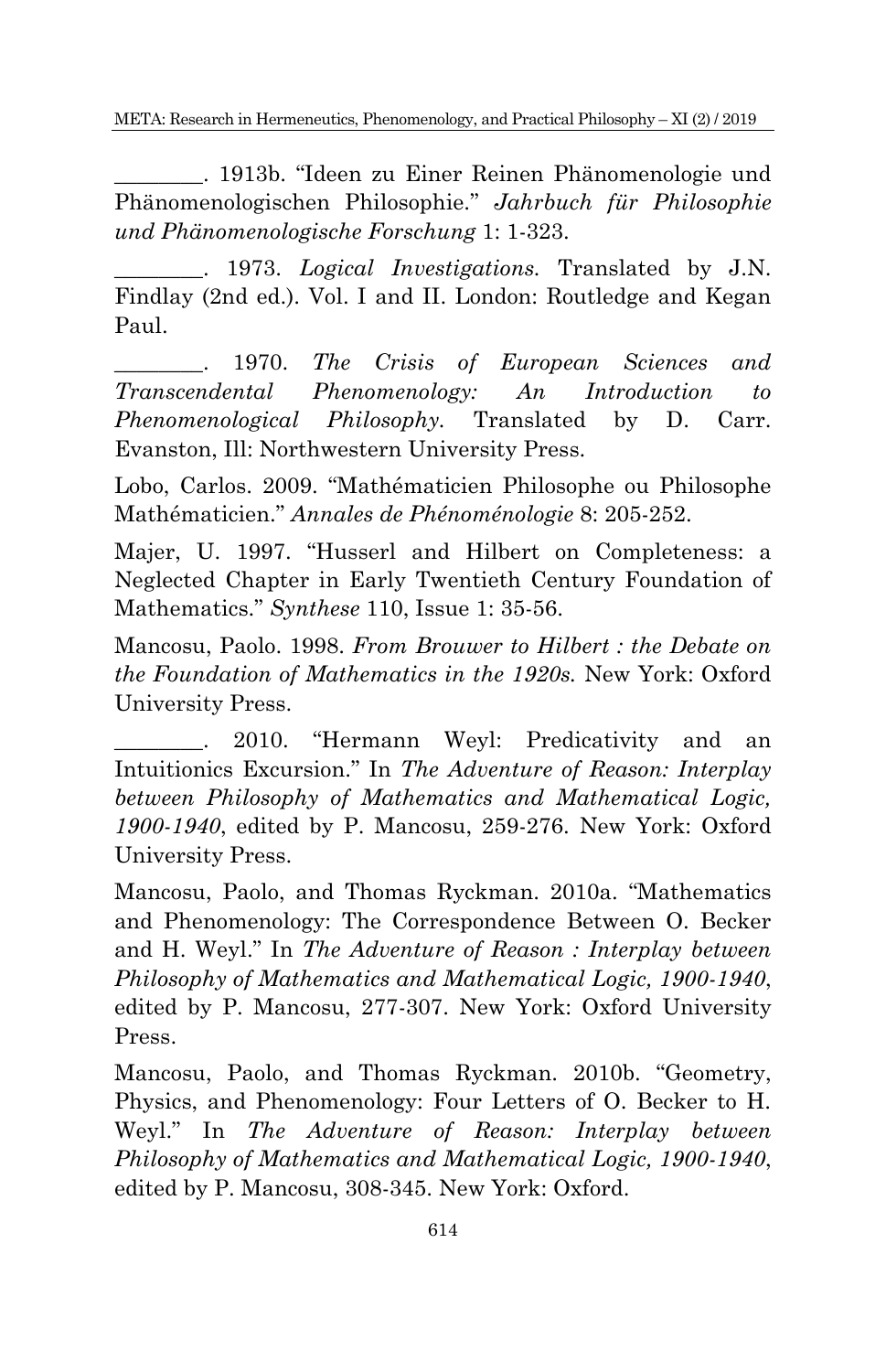Newman, Maxwell H. A. 1957. "Hermann Weyl , 1885-1955." *Biographical memoirs of Fellow of The Royal Society* 3: 305-328.

Ortix Hill, Claire. 1995. "Husserl and Hilbert on Compleneteness." In *From Dedekind to Gödel. Essay in the Development of the Foundations of Mathematics*, edited by J. Hintikka, 143-163. Dordrecht: Kluwer.

Ryckman, Thomas. 2005. *The Reign of Relativity: Philosophy in Physics 1915-1925.* Oxford: Oxford University Press.

Scholz, Erhard. 1999. "The Concept of Manifold, 1850-1950." In *History of Topology*, edited by I.M. James, 25-65. Amsterdam: Elsevier.

Scholz, Erhard. 2000. "Hermann Weyl on the Concept of Continuum." In *Proof Theory: History and Philosophical Significance*, edited by V. Hendricks et al., 195-217. Dordrecht: Kluwer.

Scholz, Erhard (ed.). 2001. *Hermann Weyl's Raum-Zeit-Materie and a General Introduction to His Scientific Work.* Basel: Birkhauser.

Schuhmann, Karl & E. Schuhmann (eds.). 1996. *Edmund Husserl Briefwechsel, Bd. 7.* In *Husserliana: Edmund Husserl Dokumente*, Bd. III/1-10. Den Haag: Kluwer Academic.

Sieroka, Norman. 2009. "Husserlian and Fichtean Leanings: Weyl on Logicism, Intuitionism, and Formalism." *Philosophia Scientiae* 13: 85-96.

Tieszen, Richard. 2000. "The Philosophical Background of Weyl"s Mathematical Constructivism." *Philosophia Mathematica* 8: 274-301.

Tonietti, Tito. 1988. "Four Letters of E. Husserl to Hermann Weyl and their Context." In *Exact Sciences and Their Philosophical Foundations*, edited by W. Deppert, 343-384. Frankfurt am Main: Lang.

Van Dalen, Dirk. 1984. "Four Letters from Edmund Husserl to Hermann Weyl." *Husserl Studies* 1: 1-12.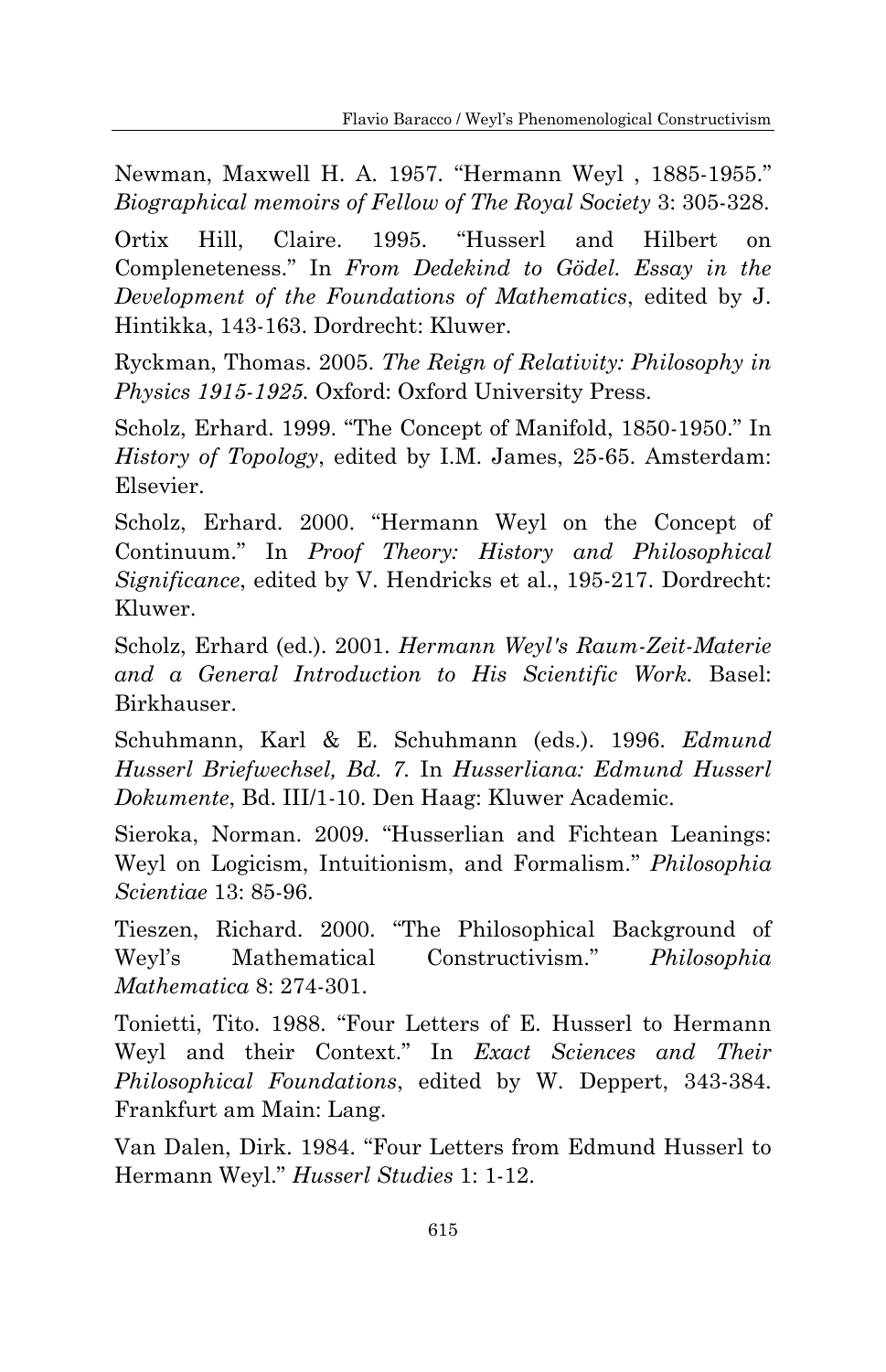Weyl, Hermann. 1913. *Die Idee der Riemannschen Fläche.* Leipzig: Teubner.

\_\_\_\_\_\_\_\_. 1918. *Das Kontinuum.* Leipzig: Veit & Co.

\_\_\_\_\_\_\_\_. 1919. "Der Circulus Vitiosus in der Heutigen Begründung der Analysis." *Jahresbericht der Deutschen Mathematikervereinigung* 28: 85-92. [English translation in Weyl (1994)].

\_\_\_\_\_\_\_\_. 1921a. *Raum-Zeit-Materie.* 4th ed. Berlin: Springer.

\_\_\_\_\_\_\_\_. 1921b. "Über die Neue Grundlagenkrise der Mathematik." *Mathematische Zeitschrift* 10: 37-79.

\_\_\_\_\_\_\_\_. 1923. "Análisis Situs Combinatorio." *Revista Matematica Hispano-Americana* 5: 43-68.

\_\_\_\_\_\_\_\_. 1924. "Análisis Situs Combinatorio (continuación)." *Revista Matematica Hispano-Americana* 6: 1-9 and 33-41.

\_\_\_\_\_\_\_\_. 1927. *Philosophie der Mathematik und Naturwissenschaft.* Munchen: Oldenbourg.

\_\_\_\_\_\_\_\_. 1940. "The Mathematical Way of Thinking." *Science* 92: 437-446. [Garbled text, improved version reprinted in Weyl (2012, 67).]

\_\_\_\_\_\_\_\_. 1949. *Philosophy of Mathematics and Natural Science.* Translated by O. Helmer. Princeton: Princeton University Press.

\_\_\_\_\_\_\_\_. 1952. *Space-Time-Matter.* Translated by H. L. Brose 4th ed. Mineola, NY: Dover.

\_\_\_\_\_\_\_\_. 1988. *Riemanns Geometrische Ideen, ihre Auswirkungen und ihre Verknüpfung mit der Gruppentheorie.* Berlin: Springer-Verlag.

\_\_\_\_\_\_\_\_. 1994. *The Continuum.* Translated by S. Pollard and T. Bole. New York: Dover.

.